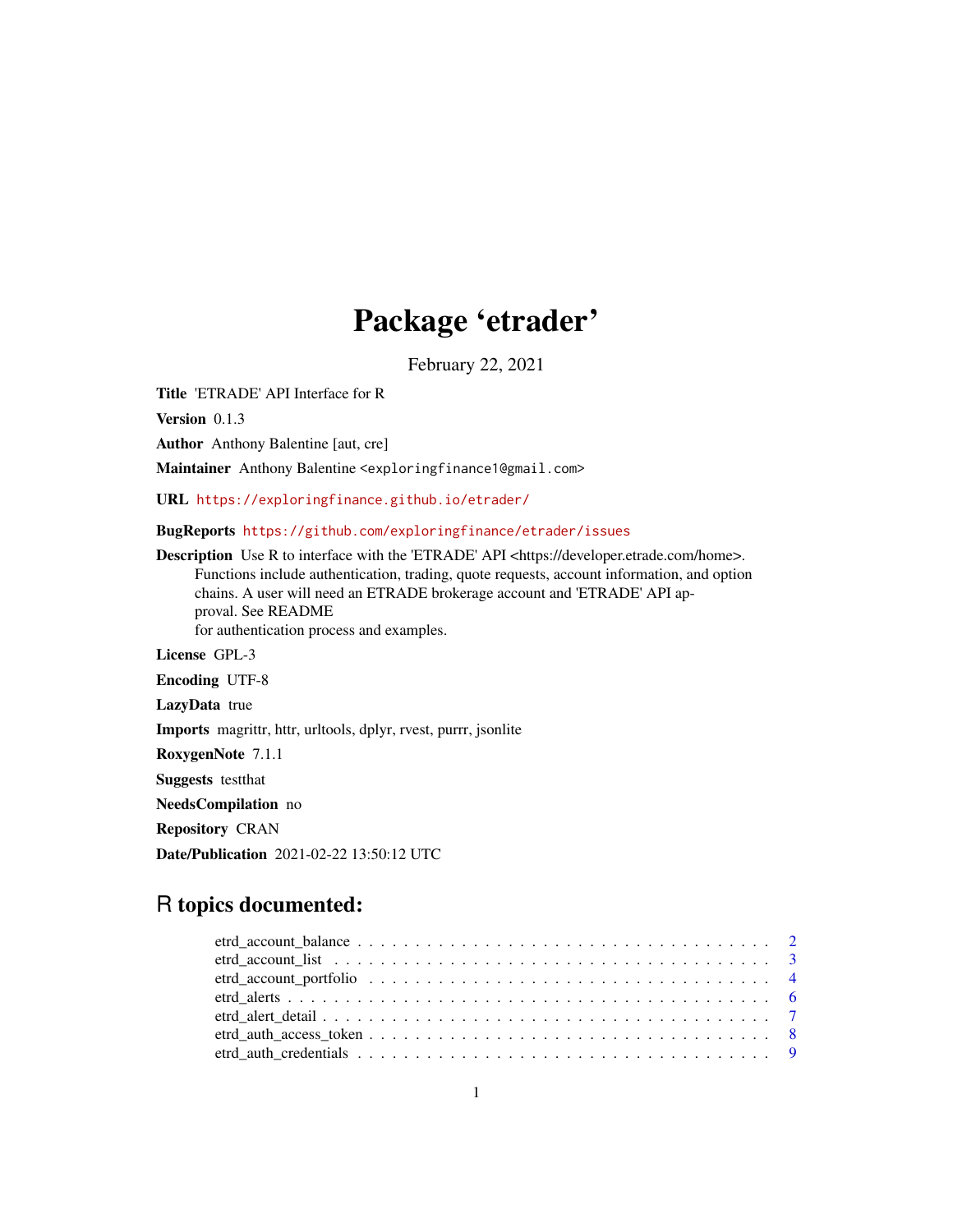<span id="page-1-0"></span>

| Index | 32 |
|-------|----|

etrd\_account\_balance *ETrade Account Balances*

## Description

This API returns detailed balance information for a specified account for the current user. The information returned includes account type, option level, and details on up to four balances - account balance, margin account balance, day trade balance, and cash account balance.

## Usage

```
etrd_account_balance(
  account,
  realTimeNAV = "false",
  output = c("df", "list"),
  access_tokens = NULL,
  etrade_cred = NULL,
  sandbox = FALSE)
```

| account       | The account ID key, not the account ID associated with the specific account.<br>Use etrd_account_list to identify the proper account id key.                  |
|---------------|---------------------------------------------------------------------------------------------------------------------------------------------------------------|
| realTimeNAV   | Default is false. If true, fetches real time balance                                                                                                          |
| output        | Indicate whether the output should be in the form of a data frame ('df') or list<br>('list'). Data frame is returned by default.                              |
| access_tokens | Access tokens are created using etrd_auth_access_token. This entry is not<br>required because the output is saved and retrieved from R options automatically. |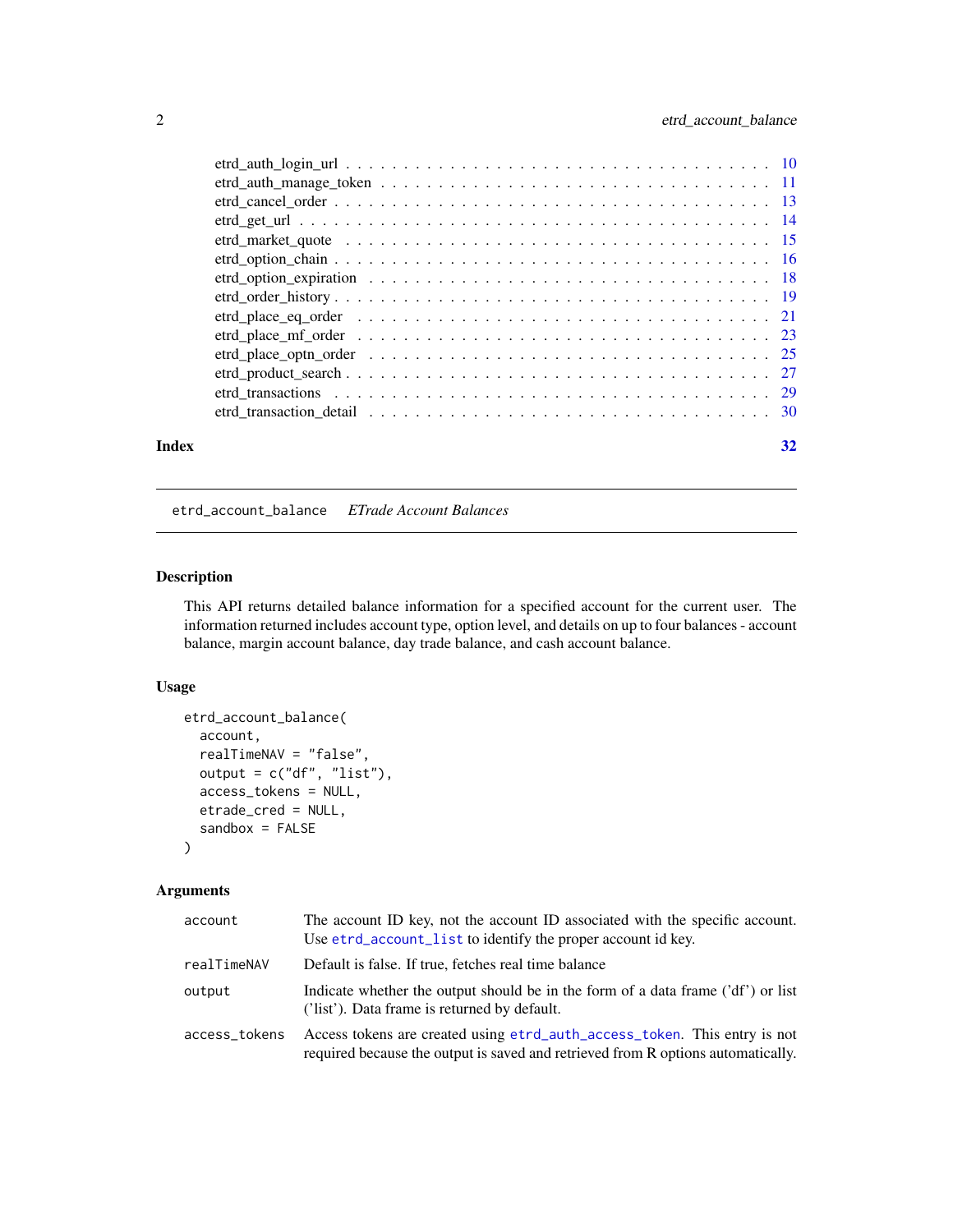<span id="page-2-0"></span>

| etrade_cred | The output created from etrd_auth_credentials when a valid ETRADE key<br>and secret have been passed. This entry is not required because the output is<br>saved and retrieved from R options automatically.                                                                                                                                                                                                                                                                                                                                                                        |
|-------------|------------------------------------------------------------------------------------------------------------------------------------------------------------------------------------------------------------------------------------------------------------------------------------------------------------------------------------------------------------------------------------------------------------------------------------------------------------------------------------------------------------------------------------------------------------------------------------|
| sandbox     | ETRADE offers a sandbox environment for validating API calls and responses.<br>If using the sandbox environment, this must be set to TRUE in each function<br>called throughout etrader. ETRADE states "Sandbox responses use stored data<br>that's intended to provide typical responses for basic use cases. So the responses<br>you receive will not contain current data, and may not exactly match your re-<br>quests in other ways." Essentially, the responses will not match the requests<br>entered but successful pull will indicate whether the entry was valid or not. |

df or list of account balance information

## Examples

## Not run:

```
account_id = etrd_account_list()$accountIdKey[1]
etrd_account_balance(account_id)
```
## End(Not run)

<span id="page-2-1"></span>etrd\_account\_list *ETrade Account Data*

## Description

This API returns the account information for the current user. The information returned includes account type, mode, and details. The Account ID Key is also given which is required for other etrader functions.

## Usage

```
etrd_account_list(
  output = c("df", "list"),
  access_tokens = NULL,
 etrade_cred = NULL,
  sandbox = FALSE)
```
#### Arguments

output Indicate whether the output should be in the form of a data frame ('df') or list ('list'). Data frame is returned by default.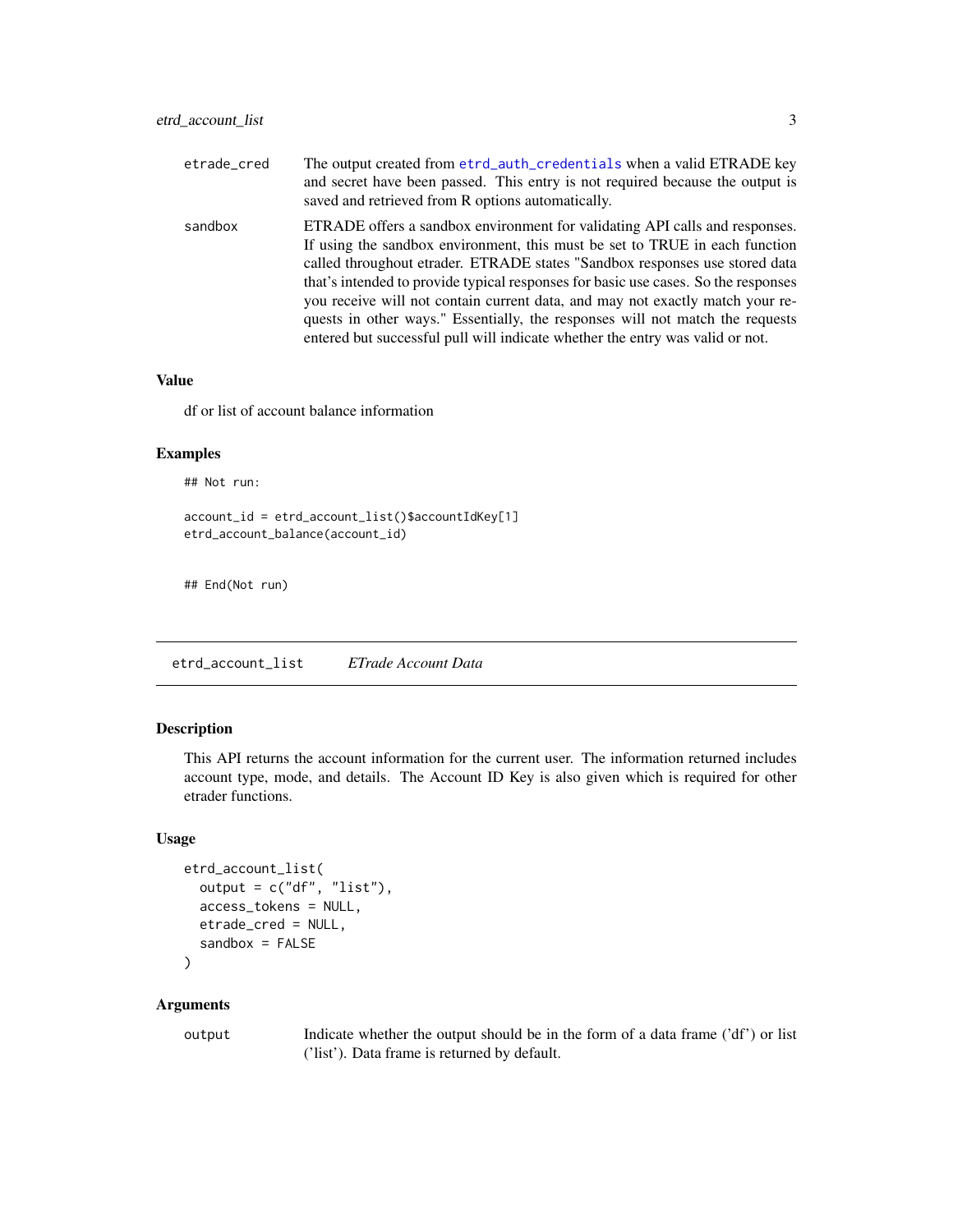<span id="page-3-0"></span>

| access_tokens | Access tokens are created using etrd_auth_access_token. This entry is not<br>required because the output is saved and retrieved from R options automatically.                                                                                                                                                                                                                                                                                                                                                                                                                      |
|---------------|------------------------------------------------------------------------------------------------------------------------------------------------------------------------------------------------------------------------------------------------------------------------------------------------------------------------------------------------------------------------------------------------------------------------------------------------------------------------------------------------------------------------------------------------------------------------------------|
| etrade_cred   | The output created from etrd_auth_credentials when a valid ETRADE key<br>and secret have been passed. This entry is not required because the output is<br>saved and retrieved from R options automatically.                                                                                                                                                                                                                                                                                                                                                                        |
| sandbox       | ETRADE offers a sandbox environment for validating API calls and responses.<br>If using the sandbox environment, this must be set to TRUE in each function<br>called throughout etrader. ETRADE states "Sandbox responses use stored data<br>that's intended to provide typical responses for basic use cases. So the responses<br>you receive will not contain current data, and may not exactly match your re-<br>quests in other ways." Essentially, the responses will not match the requests<br>entered but successful pull will indicate whether the entry was valid or not. |

a data frame or list of account data

### Examples

## Not run:

# Once valid access tokens are obtained, the function can be run without parameters etrd\_account\_list()

## End(Not run)

etrd\_account\_portfolio

*ETrade Account Portfolios*

## Description

Provides detailed portfolio information for a selected brokerage account

## Usage

```
etrd_account_portfolio(
  account,
  count = 50,
  marketSession = "REGULAR",
  totalsRequired = "false",
  lotsRequired = "false",
  view = "QUICK",
  access_tokens = NULL,
 etrade_cred = NULL,
  sandbox = FALSE
)
```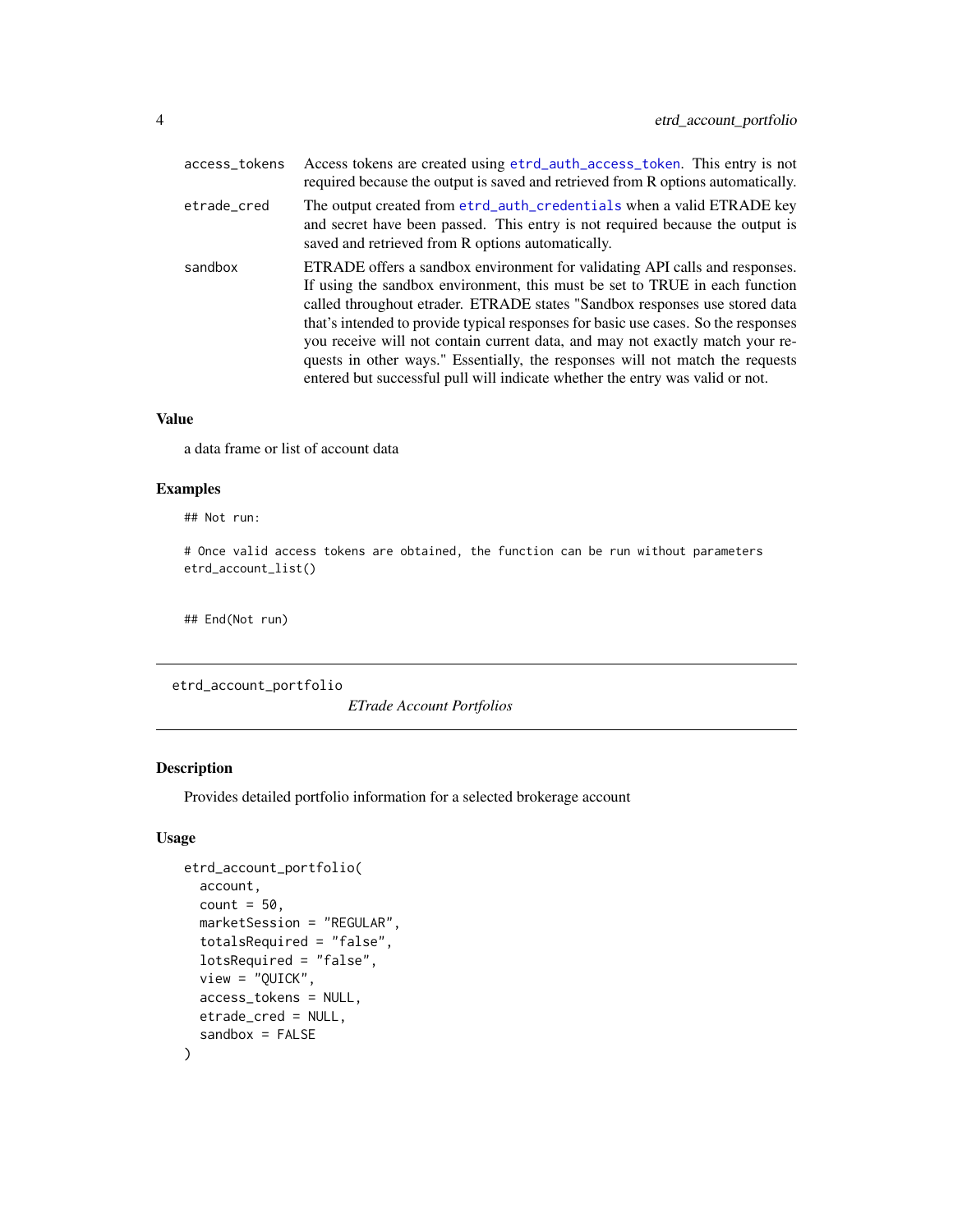# <span id="page-4-0"></span>Arguments

| account       | The account ID key, not the account ID associated with the specific account.<br>Use etrd_account_list to identify the proper account id key.                                                                                                                                                                                                                                                                                                                                                                                                                                       |
|---------------|------------------------------------------------------------------------------------------------------------------------------------------------------------------------------------------------------------------------------------------------------------------------------------------------------------------------------------------------------------------------------------------------------------------------------------------------------------------------------------------------------------------------------------------------------------------------------------|
| count         | The number of positions to return in the response. If not specified, defaults to<br>50. 50 is also the maximum.                                                                                                                                                                                                                                                                                                                                                                                                                                                                    |
| marketSession | The market session. Default: REGULAR. Options: REGULAR, EXTENDED                                                                                                                                                                                                                                                                                                                                                                                                                                                                                                                   |
|               | totalsRequired It gives the total values of the portfolio. Default: false.                                                                                                                                                                                                                                                                                                                                                                                                                                                                                                         |
| lotsRequired  | It gives position lots for positions. Default: false.                                                                                                                                                                                                                                                                                                                                                                                                                                                                                                                              |
| view          | The view query. Default: Quick. Options: PERFORMANCE, FUNDAMEN-<br>TAL, OPTIONSWATCH, QUICK, COMPLETE                                                                                                                                                                                                                                                                                                                                                                                                                                                                              |
| access_tokens | Access tokens are created using etrd_auth_access_token. This entry is not<br>required because the output is saved and retrieved from R options automatically.                                                                                                                                                                                                                                                                                                                                                                                                                      |
| etrade_cred   | The output created from etrd_auth_credentials when a valid ETRADE key<br>and secret have been passed. This entry is not required because the output is<br>saved and retrieved from R options automatically.                                                                                                                                                                                                                                                                                                                                                                        |
| sandbox       | ETRADE offers a sandbox environment for validating API calls and responses.<br>If using the sandbox environment, this must be set to TRUE in each function<br>called throughout etrader. ETRADE states "Sandbox responses use stored data<br>that's intended to provide typical responses for basic use cases. So the responses<br>you receive will not contain current data, and may not exactly match your re-<br>quests in other ways." Essentially, the responses will not match the requests<br>entered but successful pull will indicate whether the entry was valid or not. |

## Value

a list of portfolio objects based on request

# Examples

## Not run:

```
account_id = etrd_account_list()$accountIdKey[1]
et_act_details = etrd_account_portfolio(account_id)
# Convert list to a data frame
positions = dplyr::bind_rows(lapply(et_act_details$AccountPortfolio[[1]]$Position,
                                   function(x) {data.frame(x)}))
```
## End(Not run)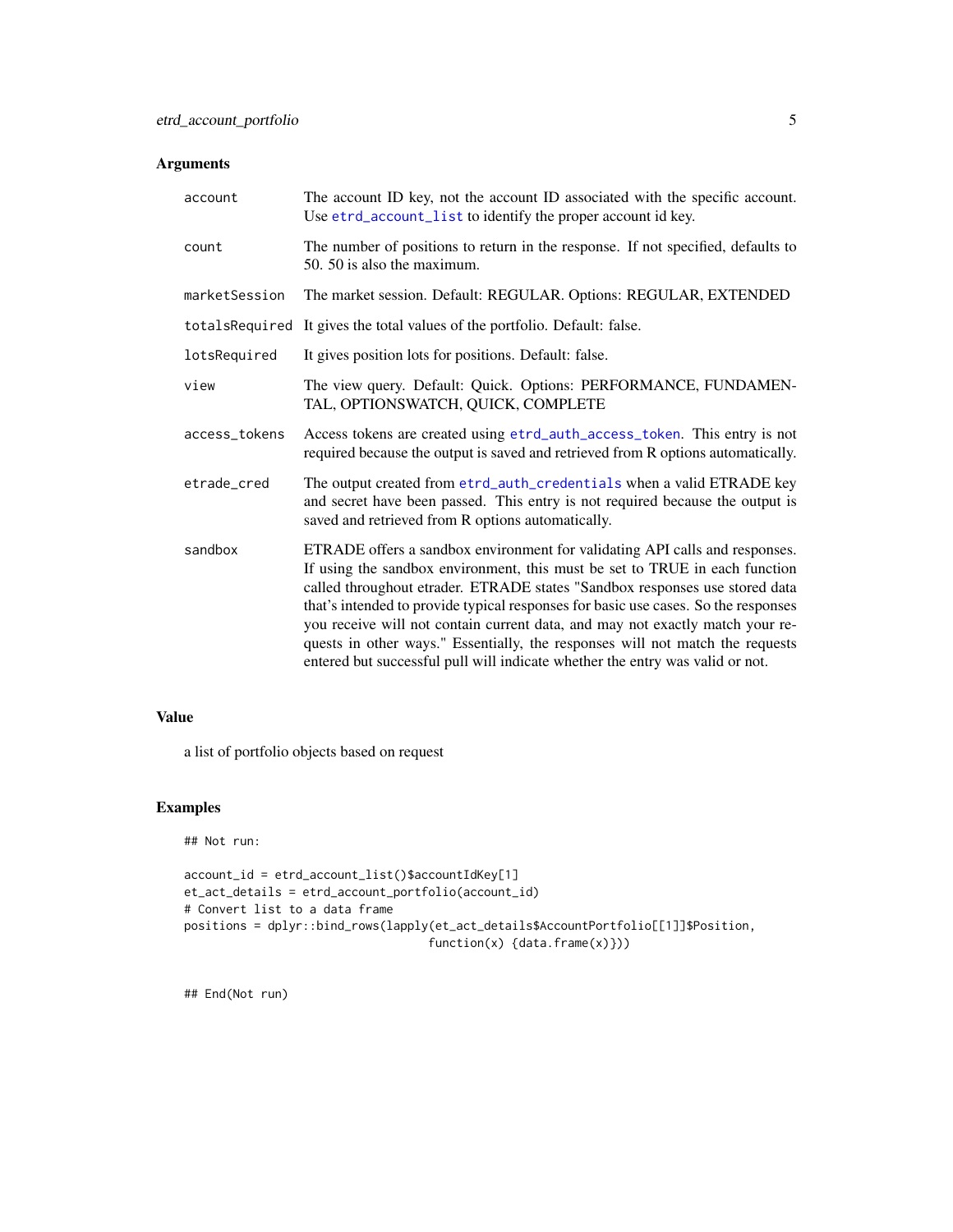<span id="page-5-1"></span><span id="page-5-0"></span>

## Description

Search alerts associated with the provided ETrade Account

## Usage

```
etrd_alerts(
  account,
  count = 25,
  category = NULL,
  status = NULL,
  search = NULL,
  output = c("df", "list"),access_tokens = NULL,
  etrade_cred = NULL,
  sandbox = FALSE
\mathcal{L}
```

| account       | The account ID key, not the account ID associated with the specific account.<br>Use etrd_account_list to identify the proper account id key.                                                                                                                                                                                                                                                                                                                                                                                                                                       |
|---------------|------------------------------------------------------------------------------------------------------------------------------------------------------------------------------------------------------------------------------------------------------------------------------------------------------------------------------------------------------------------------------------------------------------------------------------------------------------------------------------------------------------------------------------------------------------------------------------|
| count         | The alert count. By default it returns 25. Max values that can be returned: 300.                                                                                                                                                                                                                                                                                                                                                                                                                                                                                                   |
| category      | The alert category. By default it will return STOCK and ACCOUNT. Options:<br>STOCK, ACCOUNT                                                                                                                                                                                                                                                                                                                                                                                                                                                                                        |
| status        | The alert status. By default it will return READ and UNREAD. Options: READ,<br>UNREAD, DELETED                                                                                                                                                                                                                                                                                                                                                                                                                                                                                     |
| search        | The alert search. Search is done based on the subject.                                                                                                                                                                                                                                                                                                                                                                                                                                                                                                                             |
| output        | Indicate whether the output should be in the form of a data frame ('df') or list<br>('list'). Data frame is returned by default.                                                                                                                                                                                                                                                                                                                                                                                                                                                   |
| access_tokens | Access tokens are created using etrd_auth_access_token. This entry is not<br>required because the output is saved and retrieved from R options automatically.                                                                                                                                                                                                                                                                                                                                                                                                                      |
| etrade_cred   | The output created from etrd_auth_credentials when a valid ETRADE key<br>and secret have been passed. This entry is not required because the output is<br>saved and retrieved from R options automatically.                                                                                                                                                                                                                                                                                                                                                                        |
| sandbox       | ETRADE offers a sandbox environment for validating API calls and responses.<br>If using the sandbox environment, this must be set to TRUE in each function<br>called throughout etrader. ETRADE states "Sandbox responses use stored data<br>that's intended to provide typical responses for basic use cases. So the responses<br>you receive will not contain current data, and may not exactly match your re-<br>quests in other ways." Essentially, the responses will not match the requests<br>entered but successful pull will indicate whether the entry was valid or not. |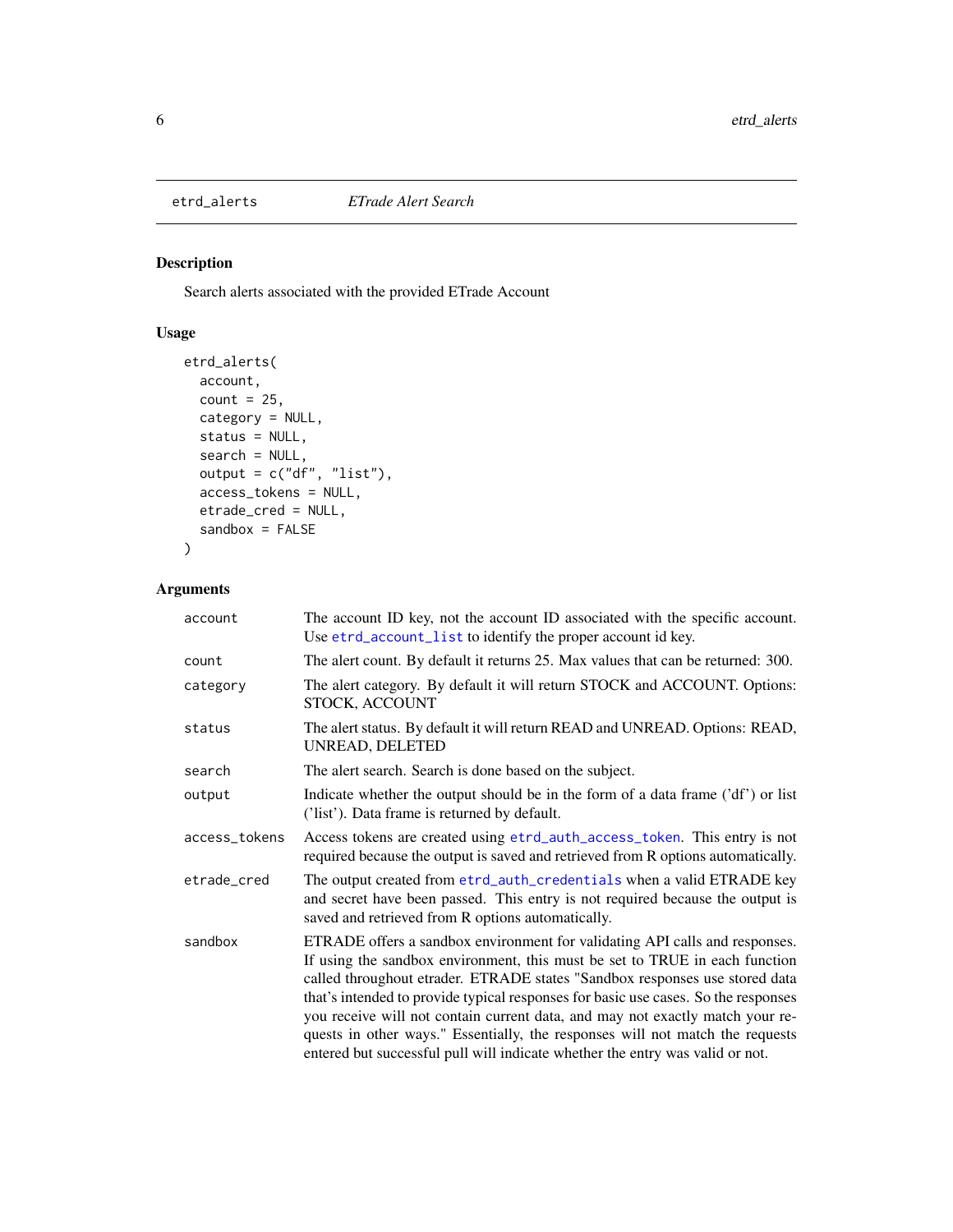<span id="page-6-0"></span>etrd\_alert\_detail 7

# Value

a list or data frame of alert data

## Examples

## Not run:

```
account_id = etrd_account_list()$accountIdKey[1]
etrd_alerts(account_id)
```
## End(Not run)

etrd\_alert\_detail *ETrade Alert Details*

## Description

Get the details for a specific alert based on the alert ID

## Usage

```
etrd_alert_detail(
  alertId,
  access_tokens = NULL,
  etrade_cred = NULL,
  sandbox = FALSE\mathcal{L}
```
## Arguments

| alertId       | An alert id that comes from etrd_alerts                                                                                                                                                                                                                                                                                                                                                                                                                                                                                                                                            |
|---------------|------------------------------------------------------------------------------------------------------------------------------------------------------------------------------------------------------------------------------------------------------------------------------------------------------------------------------------------------------------------------------------------------------------------------------------------------------------------------------------------------------------------------------------------------------------------------------------|
| access_tokens | Access tokens are created using etrd_auth_access_token. This entry is not<br>required because the output is saved and retrieved from R options automatically.                                                                                                                                                                                                                                                                                                                                                                                                                      |
| etrade cred   | The output created from etrd_auth_credentials when a valid ETRADE key<br>and secret have been passed. This entry is not required because the output is<br>saved and retrieved from R options automatically.                                                                                                                                                                                                                                                                                                                                                                        |
| sandbox       | ETRADE offers a sandbox environment for validating API calls and responses.<br>If using the sandbox environment, this must be set to TRUE in each function<br>called throughout etrader. ETRADE states "Sandbox responses use stored data<br>that's intended to provide typical responses for basic use cases. So the responses<br>you receive will not contain current data, and may not exactly match your re-<br>quests in other ways." Essentially, the responses will not match the requests<br>entered but successful pull will indicate whether the entry was valid or not. |

## Value

the alert details in list form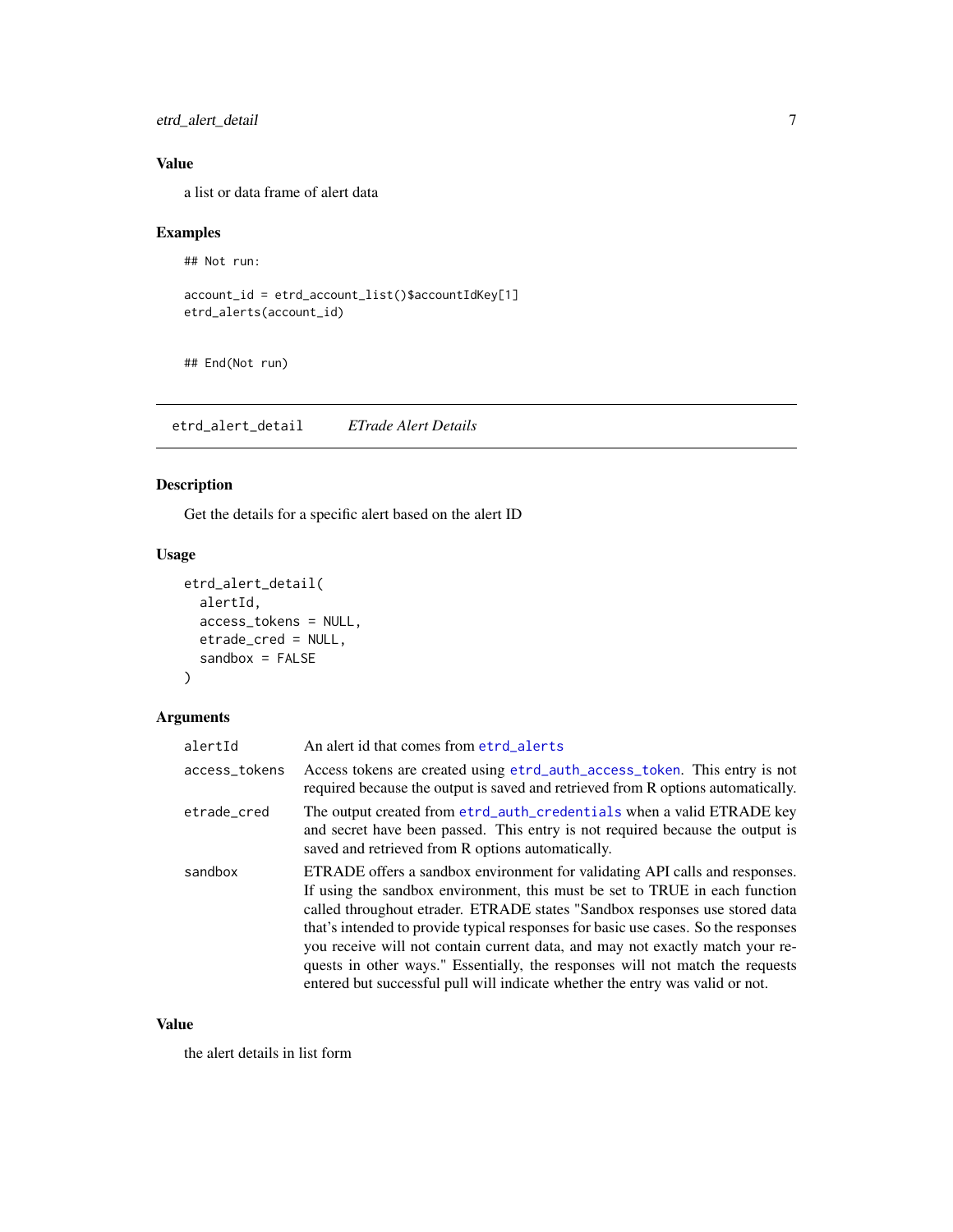#### Examples

## Not run:

```
# Get an alert detail for a specific account and alert
account_id = etrd_account_list()$accountIdKey[1]
alert_id = etrd_alerts(account_id)$id[1]
etrd_alert_detail(alert_id)
```
## End(Not run)

<span id="page-7-1"></span>etrd\_auth\_access\_token

*Auth Step 3: Create Access Tokens to use etrader*

#### Description

Step 3 of ETRADE authentication. Pass the verification code generated after a successful log into the URL created from [etrd\\_auth\\_login\\_url](#page-9-1).

#### Usage

etrd\_auth\_access\_token(verif\_code, etrade\_cred = NULL, sandbox = FALSE)

#### **Arguments**

| verif_code  | a 5 digit alpha numeric code created after successfully logging into the ETRADE<br>URL generated from etrd_auth_login_url                                                                                                                                                                                                                                                                                                                                                                                                                                                          |
|-------------|------------------------------------------------------------------------------------------------------------------------------------------------------------------------------------------------------------------------------------------------------------------------------------------------------------------------------------------------------------------------------------------------------------------------------------------------------------------------------------------------------------------------------------------------------------------------------------|
| etrade cred | The output created from etrd_auth_credentials when a valid ETRADE key<br>and secret have been passed. This entry is not required because the output is<br>saved and retrieved from R options automatically.                                                                                                                                                                                                                                                                                                                                                                        |
| sandbox     | ETRADE offers a sandbox environment for validating API calls and responses.<br>If using the sandbox environment, this must be set to TRUE in each function<br>called throughout etrader. ETRADE states "Sandbox responses use stored data<br>that's intended to provide typical responses for basic use cases. So the responses<br>you receive will not contain current data, and may not exactly match your re-<br>quests in other ways." Essentially, the responses will not match the requests<br>entered but successful pull will indicate whether the entry was valid or not. |

#### Details

Authentication into the ETRADE environment requires a three step process: set ETRADE credentials, generate request tokens to create a login URL, and use the verification code to create access tokens. The verification code is generated after successfully logging into the URL that comes from [etrd\\_auth\\_login\\_url](#page-9-1).

The access tokens expire each day at midnight Eastern Time. The next day Auth step 1-3 will be required to get new access tokens. If two hours have elapsed between API calls during a trading

<span id="page-7-0"></span>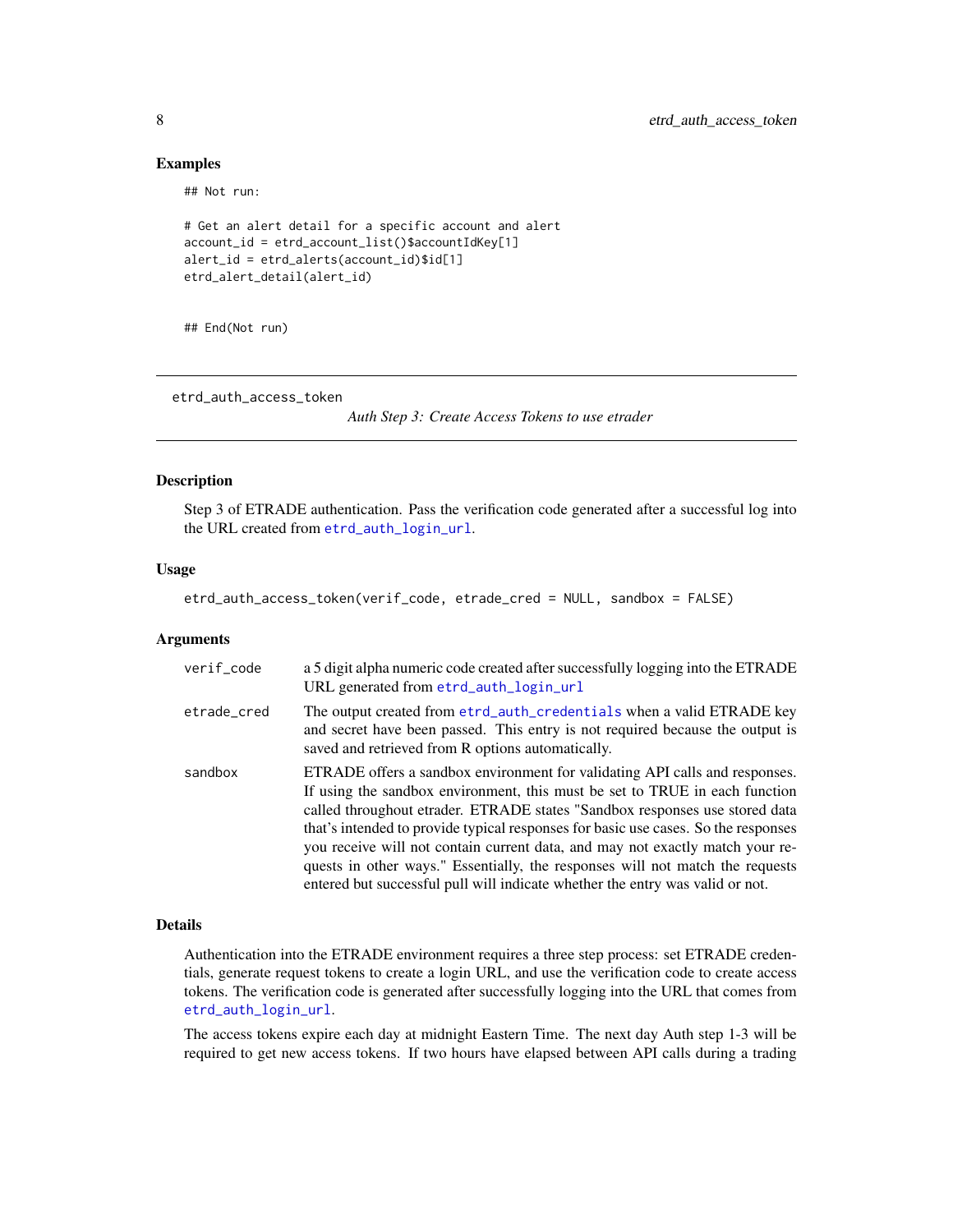## <span id="page-8-0"></span>etrd\_auth\_credentials 9

day, the access token is inactivated. Use [etrd\\_auth\\_manage\\_token](#page-10-1) to refresh an inactivated access token.

#### Value

a key and secret oauth access token

## See Also

[etrd\\_auth\\_credentials](#page-8-1) to set the key and secret into an oauth app, [etrd\\_auth\\_login\\_url](#page-9-1) to generate request tokens and create a login URL, [etrd\\_auth\\_access\\_token](#page-7-1) to use the verification code to create access tokens, [etrd\\_auth\\_manage\\_token](#page-10-1) to renew or revoke access tokens

#### Examples

## Not run:

# The etrade\_cred has been stored into options so does not need to be passed # After a successful log in, paste the verification code as shown access\_tok = etrd\_auth\_access\_token(verif\_code = 'XX123')

## End(Not run)

<span id="page-8-1"></span>etrd\_auth\_credentials *Auth Step 1: Set ETRADE Key and Secret Credentials*

#### Description

Step 1 of ETRADE authentication. Create an oauth app using the key and secret that can be obtained after completing the agreements on [ETRADE Developer.](https://developer.etrade.com/getting-started)

#### Usage

```
etrd_auth_credentials(etrade_key, etrade_secret, sandbox = FALSE)
```

| etrade_key    | Either a sandbox or production key provided by ETRADE after completing the<br>agreements on ETRADE Developer                                                                                                                                                                                                                                                                                                                                                                                                                                                                       |
|---------------|------------------------------------------------------------------------------------------------------------------------------------------------------------------------------------------------------------------------------------------------------------------------------------------------------------------------------------------------------------------------------------------------------------------------------------------------------------------------------------------------------------------------------------------------------------------------------------|
| etrade_secret | Either a sandbox or production secret provided by ETRADE after completing<br>the agreements on ETRADE Developer                                                                                                                                                                                                                                                                                                                                                                                                                                                                    |
| sandbox       | ETRADE offers a sandbox environment for validating API calls and responses.<br>If using the sandbox environment, this must be set to TRUE in each function<br>called throughout etrader. ETRADE states "Sandbox responses use stored data<br>that's intended to provide typical responses for basic use cases. So the responses<br>you receive will not contain current data, and may not exactly match your re-<br>quests in other ways." Essentially, the responses will not match the requests<br>entered but successful pull will indicate whether the entry was valid or not. |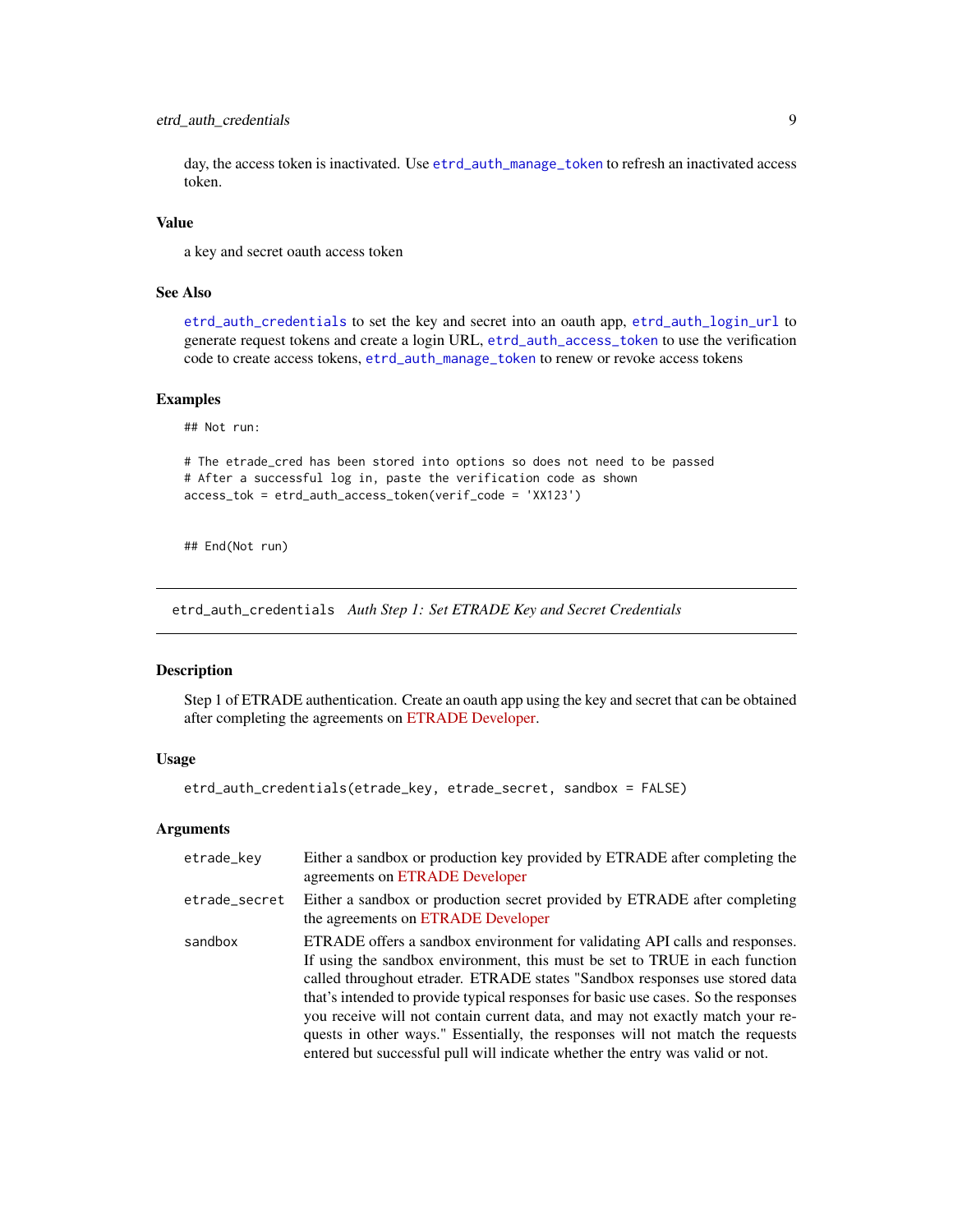# Details

Authentication into the ETRADE environment requires a three step process: set ETRADE credentials, generate request tokens to create a login URL, and use the verification code to create access tokens. The Key and Secret need to be fed into this function to set the credentials into an oauth app that can be fed into the next function: [etrd\\_auth\\_login\\_url](#page-9-1).

## Value

an oauth app stored into options by default

## See Also

[etrd\\_auth\\_credentials](#page-8-1) to set the key and secret into an oauth app, [etrd\\_auth\\_login\\_url](#page-9-1) to generate request tokens and create a login URL, [etrd\\_auth\\_access\\_token](#page-7-1) to use the verification code to create access tokens, [etrd\\_auth\\_manage\\_token](#page-10-1) to renew or revoke access tokens

#### Examples

## Not run:

```
# Pass the key and secret from ETRADE
etrade_cred = etrd_auth_credentials(etrade_key = 'PRODUCTION_ALPHANUMERIC_OAUTH_KEY',
                                 etrade_secret = 'PRODUCTION_ALPHANUMERIC_OAUTH_SECRET')
```
## End(Not run)

<span id="page-9-1"></span>etrd\_auth\_login\_url *Auth Step 2: Generate ETRADE URL for log in*

#### Description

Step 2 of ETRADE authentication. Use the output from [etrd\\_auth\\_credentials](#page-8-1) to generate Request Tokens and a login URL

#### Usage

```
etrd_auth_login_url(etrade_cred = NULL, sandbox = FALSE, auto_open = TRUE)
```
#### Arguments

etrade\_cred The output created from [etrd\\_auth\\_credentials](#page-8-1) when a valid ETRADE key and secret have been passed. This entry is not required because the output is saved and retrieved from R options automatically.

<span id="page-9-0"></span>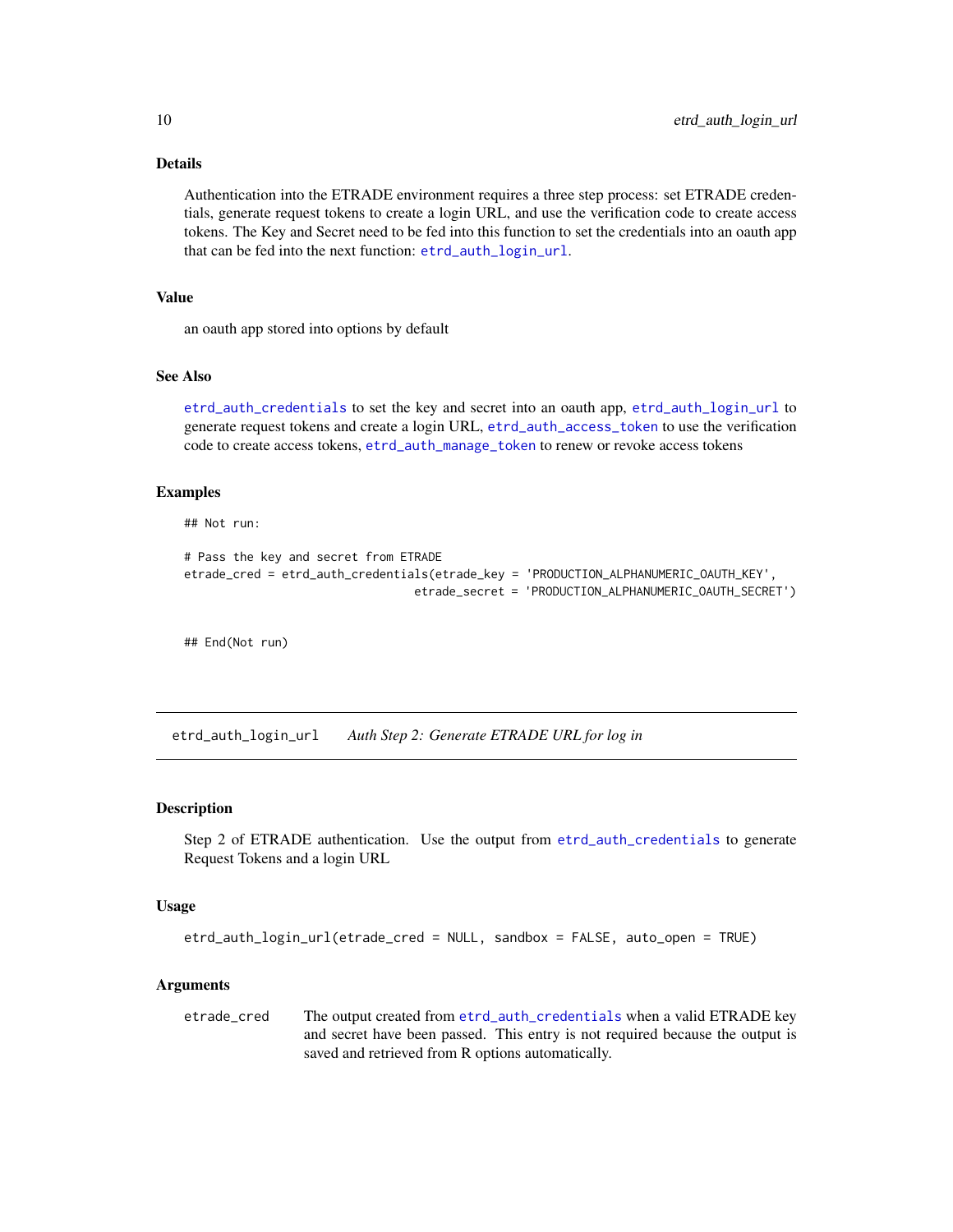<span id="page-10-0"></span>

| sandbox   | ETRADE offers a sandbox environment for validating API calls and responses.        |
|-----------|------------------------------------------------------------------------------------|
|           | If using the sandbox environment, this must be set to TRUE in each function        |
|           | called throughout etrader. ETRADE states "Sandbox responses use stored data        |
|           | that's intended to provide typical responses for basic use cases. So the responses |
|           | you receive will not contain current data, and may not exactly match your re-      |
|           | quests in other ways." Essentially, the responses will not match the requests      |
|           | entered but successful pull will indicate whether the entry was valid or not.      |
| auto_open | indicate whether the browser should open automatically to the login URL            |

#### Details

Authentication into the ETRADE environment requires a three step process: set ETRADE credentials, generate request tokens to create a login URL, and use the verification code to create access tokens. The output from [etrd\\_auth\\_credentials](#page-8-1) needs to be fed into this function to create the URL.

Once the URL is generated it will pop up automatically. Log into the page. If the redirect is to a normal ETRADE landing page, re-paste the URL into the browser. The page header should read: Indicate Terms Agreement. Press "Accept" to generate a 5 digit alpha-numeric Verification Code. The Verification Code will feed into [etrd\\_auth\\_access\\_token](#page-7-1) to generate Access Tokens and complete the authorization process.

### Value

a list of three items: a login URL valid for 5 minutes and two request tokens, a key and secret

### See Also

[etrd\\_auth\\_credentials](#page-8-1) to set the key and secret into an oauth app, [etrd\\_auth\\_login\\_url](#page-9-1) to generate request tokens and create a login URL, [etrd\\_auth\\_access\\_token](#page-7-1) to use the verification code to create access tokens, [etrd\\_auth\\_manage\\_token](#page-10-1) to renew or revoke access tokens

### Examples

## Not run:

# The etrade\_cred has been stored into options so does not need to be passed loginURL = etrd\_auth\_login\_url()

## End(Not run)

<span id="page-10-1"></span>etrd\_auth\_manage\_token

*Auth - Renew or Revoke Access Tokens as needed*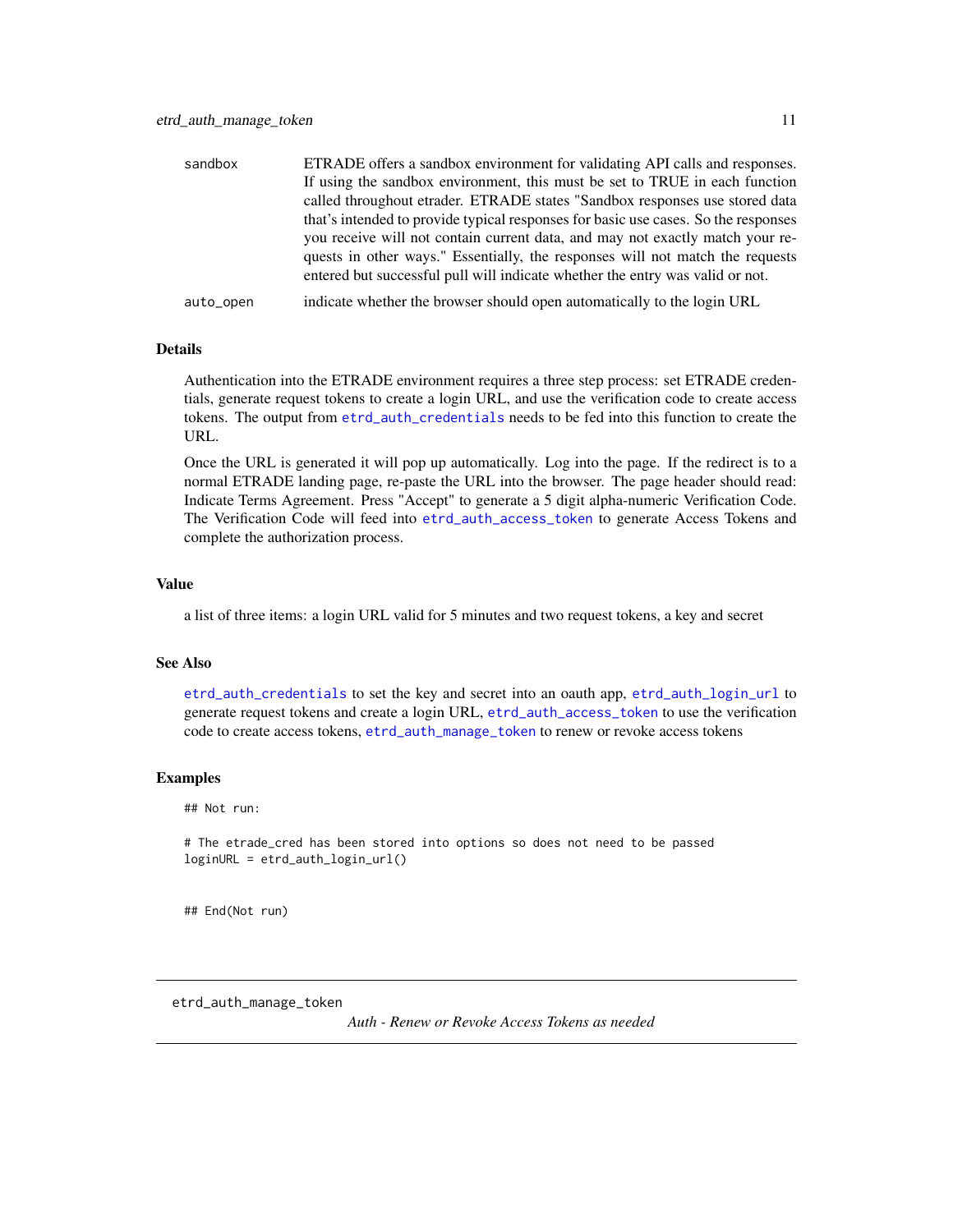#### <span id="page-11-0"></span>Description

#' During the trading day, if two hours have elapsed between API calls, the token is inactivated. Use this function to refresh an inactivated access token. This function can also be used to revoke an active access token. Once a token has been revoked, Auth steps 1-3 will need to be run to get new access tokens.

#### Usage

```
etrd_auth_manage_token(
  action = c("renew", "revoke"),
  access_tokens = NULL,
  etrade_cred = NULL,
  sandbox = FALSE)
```
#### Arguments

| action        | Enter 'renew' to activate an inactive access token. Enter 'revoke' to invalidate a<br>current access token.                                                                                                                                                                                                                                                                                                                                                                                                                                                                        |
|---------------|------------------------------------------------------------------------------------------------------------------------------------------------------------------------------------------------------------------------------------------------------------------------------------------------------------------------------------------------------------------------------------------------------------------------------------------------------------------------------------------------------------------------------------------------------------------------------------|
| access_tokens | Access tokens are created using etrd_auth_access_token. This entry is not<br>required because the output is saved and retrieved from R options automatically.                                                                                                                                                                                                                                                                                                                                                                                                                      |
| etrade cred   | The output created from etrd_auth_credentials when a valid ETRADE key<br>and secret have been passed. This entry is not required because the output is<br>saved and retrieved from R options automatically.                                                                                                                                                                                                                                                                                                                                                                        |
| sandbox       | ETRADE offers a sandbox environment for validating API calls and responses.<br>If using the sandbox environment, this must be set to TRUE in each function<br>called throughout etrader. ETRADE states "Sandbox responses use stored data<br>that's intended to provide typical responses for basic use cases. So the responses<br>you receive will not contain current data, and may not exactly match your re-<br>quests in other ways." Essentially, the responses will not match the requests<br>entered but successful pull will indicate whether the entry was valid or not. |

#### Details

The access tokens expire each day at midnight Eastern Time. The next day, Auth Step 1-3 will need to be run again. This function cannot renew an expired access token.

#### Value

a key and secret oauth access token

#### See Also

[etrd\\_auth\\_credentials](#page-8-1) to set the key and secret into an oauth app, [etrd\\_auth\\_login\\_url](#page-9-1) to generate request tokens and create a login URL, [etrd\\_auth\\_access\\_token](#page-7-1) to use the verification code to create access tokens, [etrd\\_auth\\_manage\\_token](#page-10-1) to renew or revoke access tokens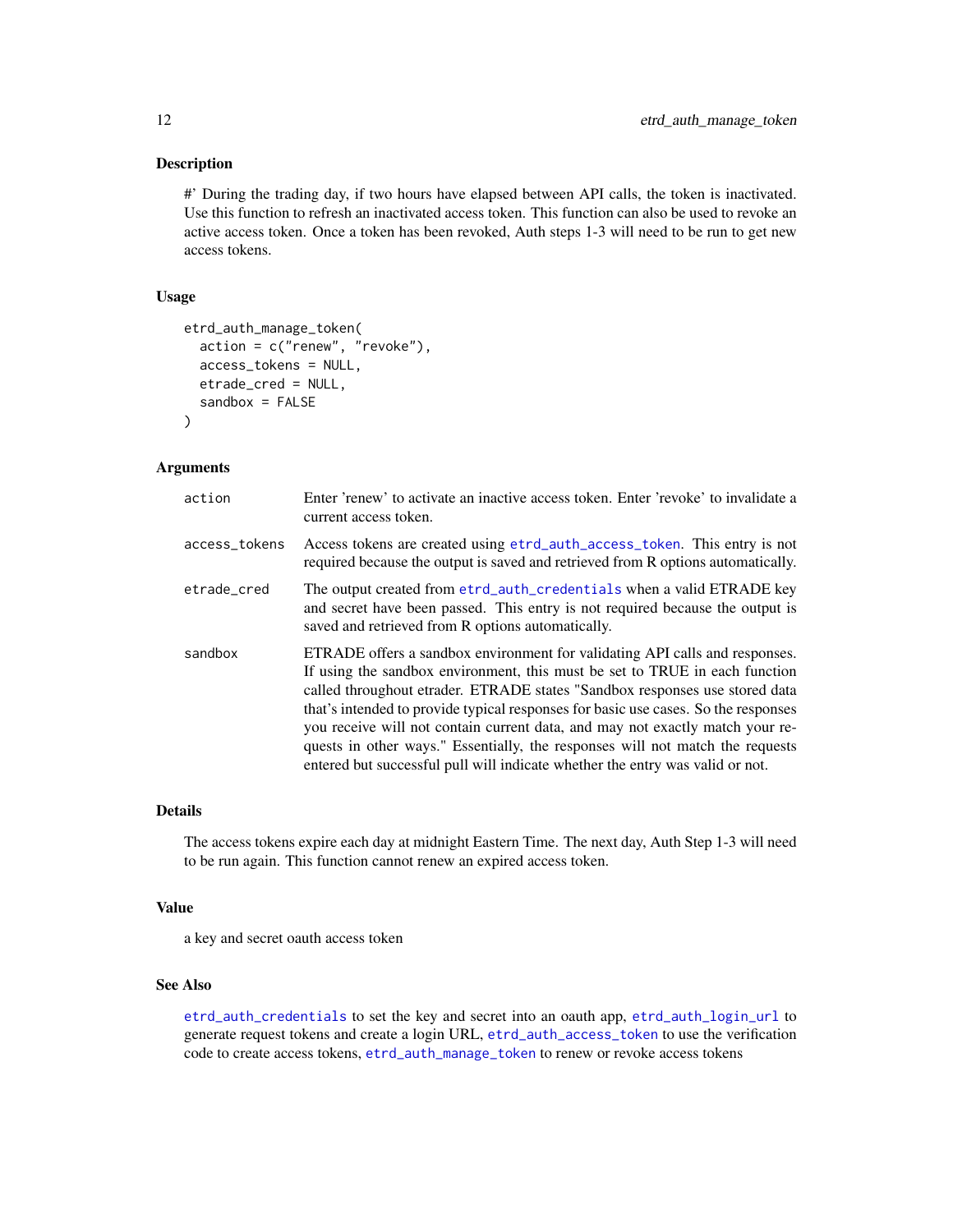## <span id="page-12-0"></span>etrd\_cancel\_order 13

# Examples

## Not run: # Will renew production tokens etrd\_auth\_manage\_token('renew') # Will revoke a sandbox access token etrd\_auth\_manage\_token('revoke', sandbox = TRUE)

## End(Not run)

etrd\_cancel\_order *Cancel an existing order*

## Description

Cancel an open order that has been submitted. Note: Verify the cancel request was received and processed

## Usage

```
etrd_cancel_order(
 account,
 orderId,
 output = c("df", "list"),access_tokens = NULL,
 etrade_cred = NULL,
  sandbox = FALSE)
```

| account       | The account ID key, not the account ID associated with the specific account.<br>Use etrd_account_list to identify the proper account id key.                                                                |
|---------------|-------------------------------------------------------------------------------------------------------------------------------------------------------------------------------------------------------------|
| orderId       | Order confirmation Id for the order placed.                                                                                                                                                                 |
| output        | Indicate whether the output should be in the form of a data frame $(\text{def}')$ or list<br>('list'). Data frame is returned by default.                                                                   |
| access_tokens | Access tokens are created using etrd_auth_access_token. This entry is not<br>required because the output is saved and retrieved from R options automatically.                                               |
| etrade_cred   | The output created from etrd_auth_credentials when a valid ETRADE key<br>and secret have been passed. This entry is not required because the output is<br>saved and retrieved from R options automatically. |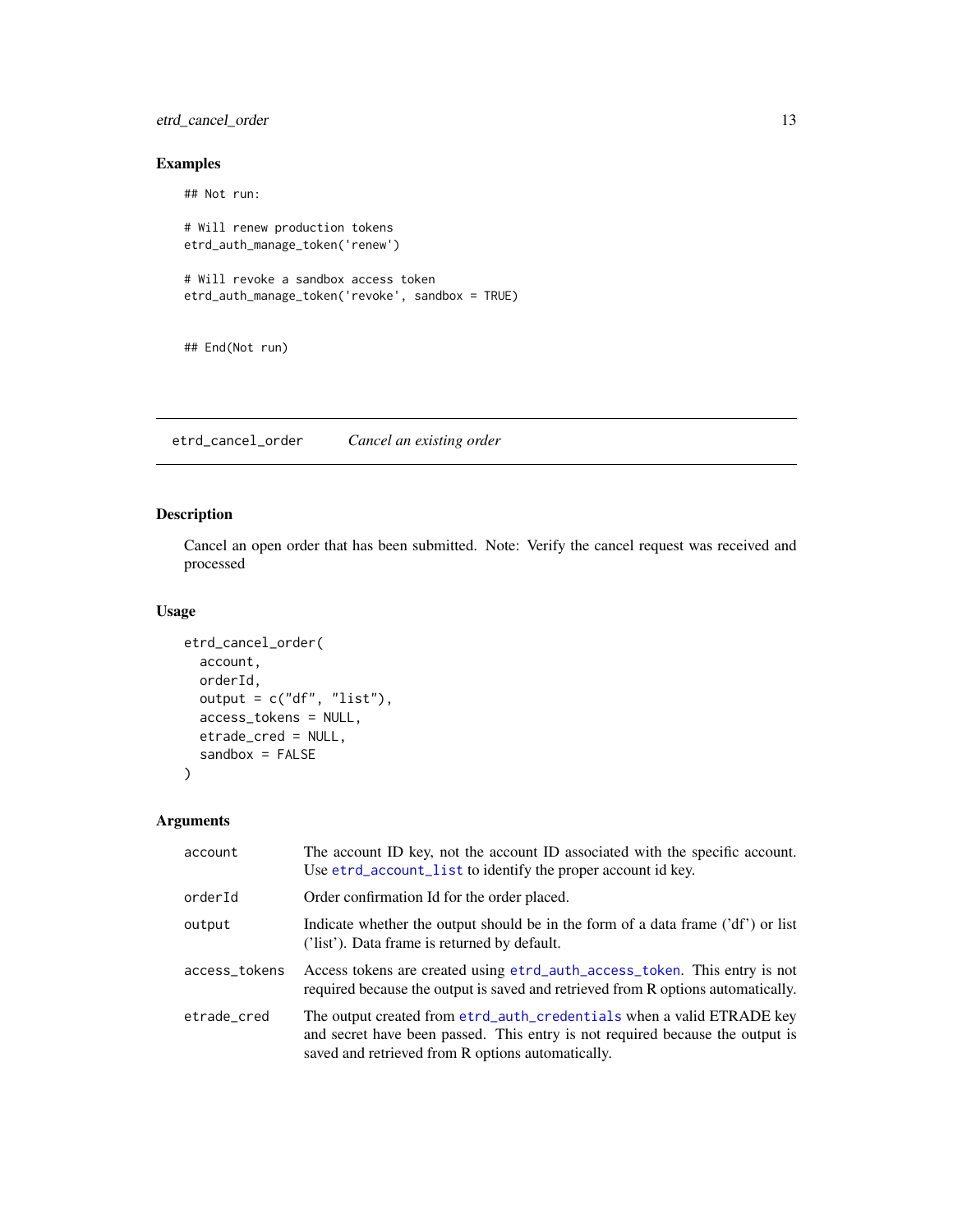<span id="page-13-0"></span>sandbox ETRADE offers a sandbox environment for validating API calls and responses. If using the sandbox environment, this must be set to TRUE in each function called throughout etrader. ETRADE states "Sandbox responses use stored data that's intended to provide typical responses for basic use cases. So the responses you receive will not contain current data, and may not exactly match your requests in other ways." Essentially, the responses will not match the requests entered but successful pull will indicate whether the entry was valid or not.

#### Value

a response validating that the order has been canceled

#### Examples

```
## Not run:
# Place Mutual Fund Buy order for $10
acts = etrd_account_list()
account = acts$accountIdKey[1]
mforder = etrd_place_mf_order(account = account,
                    symbol = 'SWTSX',
                    quantityType = 'DOLLAR',
                    investmentAmount = 10,
                    mfTransaction = 'buy',
                    reInvestOption = 'reinvest',
                    previewOrder = 'df')
```
etrd\_cancel\_order(mforder\$accountidKey, mforder\$orderid.orderId)

## End(Not run)

etrd\_get\_url *Get request for a specific URL*

#### Description

Some functions may return a URL (for example [etrd\\_option\\_chain](#page-15-1)) that requires a further GET request. This function can return the contents. The access token and etrade credentials must be explicitly passed.

#### Usage

```
etrd_get_url(etrade_url, access_tokens, etrade_cred)
```

| etrade url | The URL for the get request                                                             |
|------------|-----------------------------------------------------------------------------------------|
|            | access_tokens Access tokens are created using etrd_auth_access_token. This entry is not |
|            | required because the output is saved and retrieved from R options automatically.        |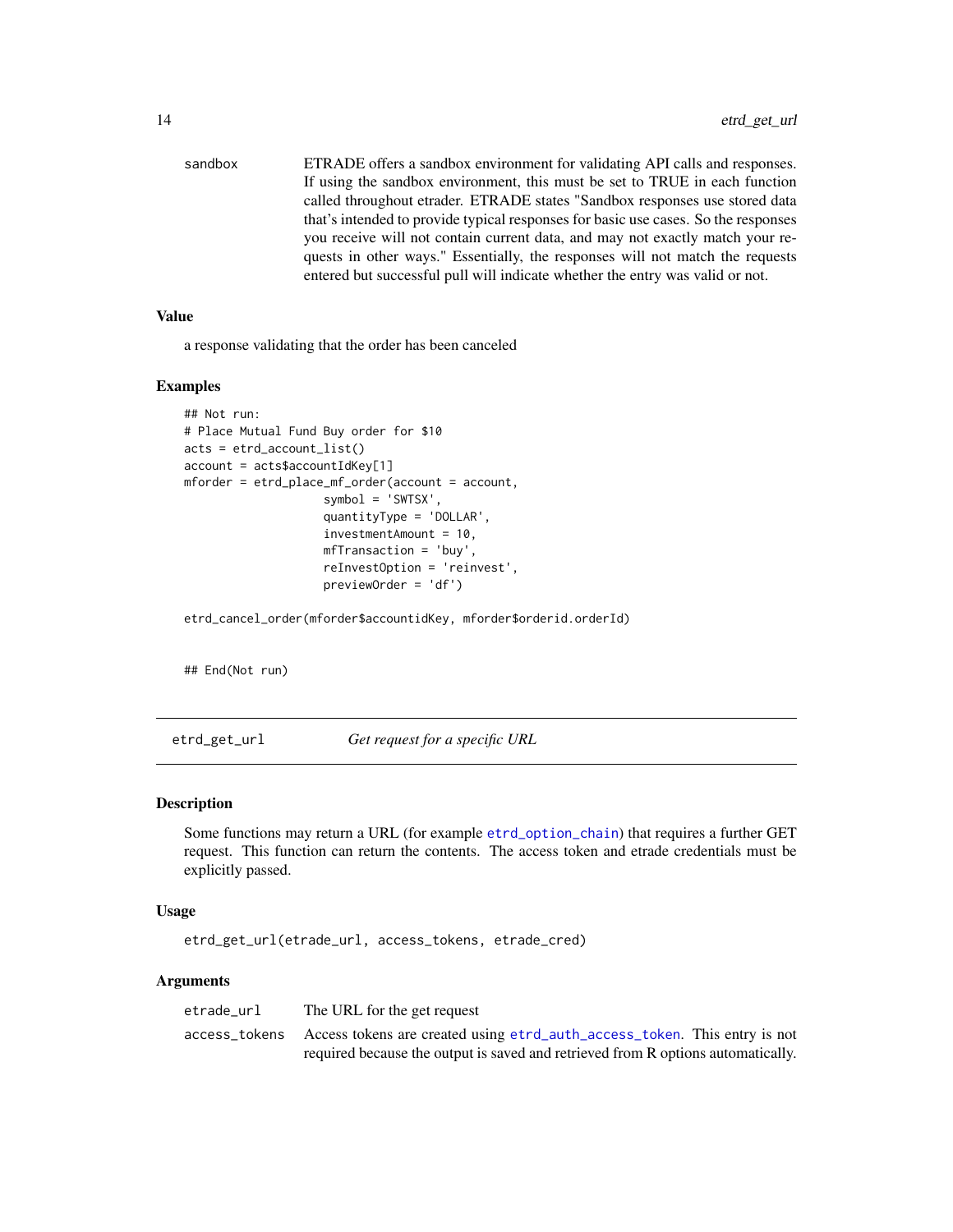<span id="page-14-0"></span>

| etrade cred | The output created from etrd_auth_credentials when a valid ETRADE key         |
|-------------|-------------------------------------------------------------------------------|
|             | and secret have been passed. This entry is not required because the output is |
|             | saved and retrieved from R options automatically.                             |

content of the GET request

## Examples

## Not run:

```
etrd_get_url('https://api.etrade.com/v1/market/quote/SPY:2020:11:20:PUT:185.000000',
            access_tokens, etrade_cred)
```
## End(Not run)

etrd\_market\_quote *ETrade Quotes*

## Description

Retrieves the quote information for one or more specified symbols. To receive access to real-time market data, you would need to sign the market data agreement.Otherwise, you will receive delayed market data.

## Usage

```
etrd_market_quote(
  symbols = c("AAPL", "MSFT", "SPY"),
  detailFlag = "ALL",
 output = c("df", "list"),access_tokens = NULL,
 etrade_cred = NULL,
  sandbox = FALSE
)
```

| symbols    | One or more symbols for equities or options, up to a maximum of 50 Sym-                                                                                |
|------------|--------------------------------------------------------------------------------------------------------------------------------------------------------|
|            | bols for equities are simple, for example, GOOG. Symbols for options are more                                                                          |
|            | complex, consisting of six elements separated by colons, in this format: under-                                                                        |
|            | lier: year: month: day: optionType: strikePrice.                                                                                                       |
| detailFlag | Determines the market fields returned from a quote request. The default is<br>ALL. Options: ALL, FUNDAMENTAL, INTRADAY, OPTIONS, WEEK 52,<br>MF_DETAIL |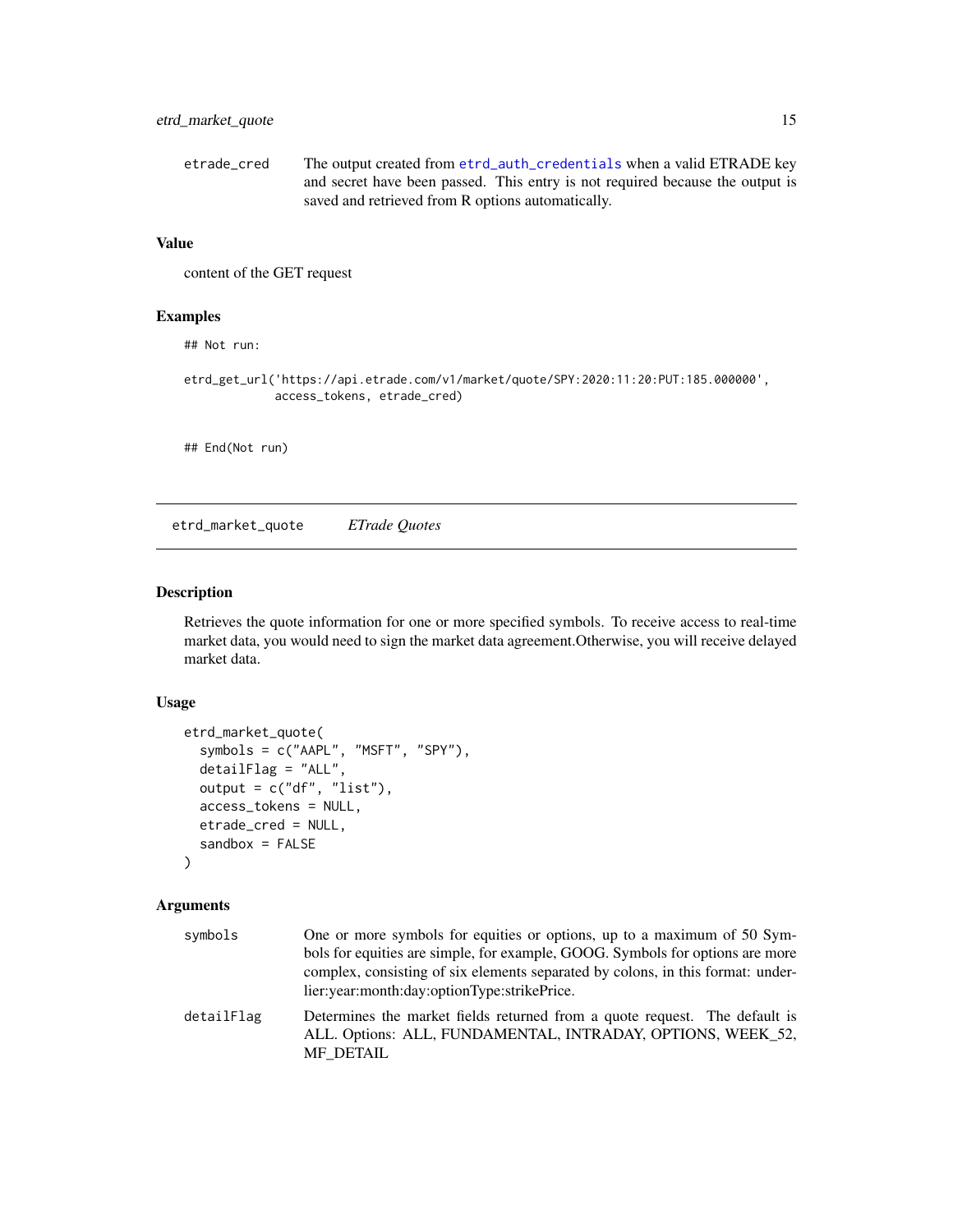<span id="page-15-0"></span>

| output        | Indicate whether the output should be in the form of a data frame ('df') or list<br>('list'). Data frame is returned by default.                                                                                                                                                                                                                                                                                                                                                                                                                                                   |
|---------------|------------------------------------------------------------------------------------------------------------------------------------------------------------------------------------------------------------------------------------------------------------------------------------------------------------------------------------------------------------------------------------------------------------------------------------------------------------------------------------------------------------------------------------------------------------------------------------|
| access_tokens | Access tokens are created using etrd_auth_access_token. This entry is not<br>required because the output is saved and retrieved from R options automatically.                                                                                                                                                                                                                                                                                                                                                                                                                      |
| etrade_cred   | The output created from etrd_auth_credentials when a valid ETRADE key<br>and secret have been passed. This entry is not required because the output is<br>saved and retrieved from R options automatically.                                                                                                                                                                                                                                                                                                                                                                        |
| sandbox       | ETRADE offers a sandbox environment for validating API calls and responses.<br>If using the sandbox environment, this must be set to TRUE in each function<br>called throughout etrader. ETRADE states "Sandbox responses use stored data<br>that's intended to provide typical responses for basic use cases. So the responses<br>you receive will not contain current data, and may not exactly match your re-<br>quests in other ways." Essentially, the responses will not match the requests<br>entered but successful pull will indicate whether the entry was valid or not. |

a list or data frame of quote data

### Examples

## Not run: # Get quotes for 3 symbols etrd\_market\_quote(c('AAPL','MSFT','SPY'))

## End(Not run)

<span id="page-15-1"></span>etrd\_option\_chain *Option Chains*

#### Description

Returns a list of option chains for a specific underlying instrument. The request must specify an instrument, and can include the month the option expires and to show calls, puts, or both. Values returned include the option pair count and information about each option pair, including the type, call count, symbol, product, date, and strike price.

# Usage

```
etrd_option_chain(
  symbol = "SPY",
  expiryYear = NULL,
  expiryMonth = NULL,
  expiryDay = NULL,
  strikePriceNear = NULL,
```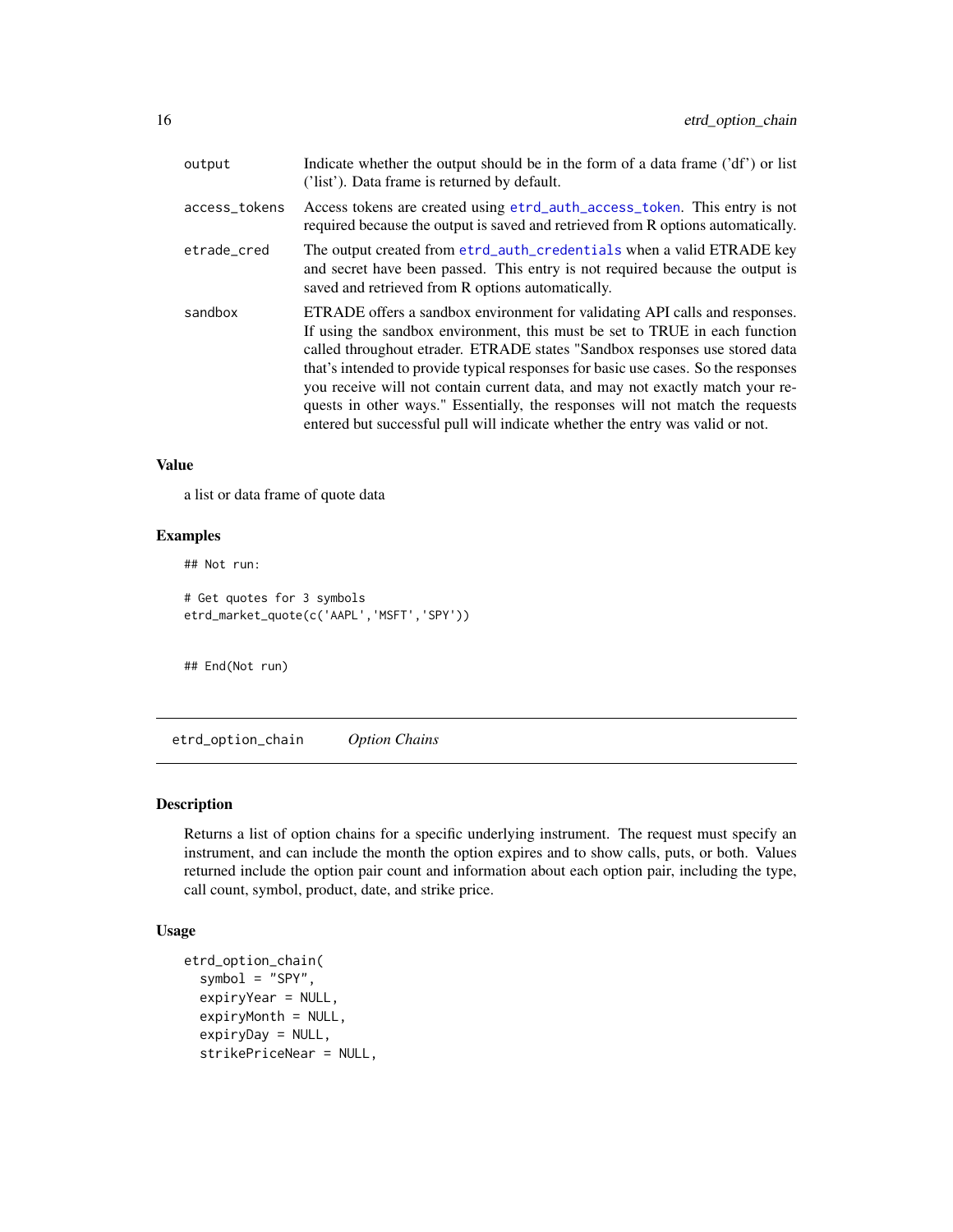# etrd\_option\_chain 17

```
noOfStrikes = NULL,
includeWeekly = "false",
skipAdjusted = "true",
optionCategory = NULL,
chainType = NULL,
priceType = NULL,
output = c("df", "list"),
access_tokens = NULL,
etrade_cred = NULL,
sandbox = FALSE
```
# Arguments

 $\mathcal{L}$ 

| symbol          | The market symbol for the instrument                                                                                                                                                                                                                                                                                                                                                                                                                                                                                                                                               |
|-----------------|------------------------------------------------------------------------------------------------------------------------------------------------------------------------------------------------------------------------------------------------------------------------------------------------------------------------------------------------------------------------------------------------------------------------------------------------------------------------------------------------------------------------------------------------------------------------------------|
| expiryYear      | Indicates the expiry year corresponding to which the optionchain needs to be<br>fetched                                                                                                                                                                                                                                                                                                                                                                                                                                                                                            |
| expiryMonth     | Indicates the expiry month corresponding to which the optionchain needs to be<br>fetched                                                                                                                                                                                                                                                                                                                                                                                                                                                                                           |
| expiryDay       | Indicates the expiry day corresponding to which the optionchain needs to be<br>fetched                                                                                                                                                                                                                                                                                                                                                                                                                                                                                             |
| strikePriceNear |                                                                                                                                                                                                                                                                                                                                                                                                                                                                                                                                                                                    |
|                 | The option chians fetched will have strike price nearer to this value                                                                                                                                                                                                                                                                                                                                                                                                                                                                                                              |
| noOfStrikes     | Indicates number of strikes for which the optionchain needs to be fetched                                                                                                                                                                                                                                                                                                                                                                                                                                                                                                          |
| includeWeekly   | The include weekly options request. Default: false. Can also be true                                                                                                                                                                                                                                                                                                                                                                                                                                                                                                               |
| skipAdjusted    | The skip adjusted request. Default: true. Can also be false                                                                                                                                                                                                                                                                                                                                                                                                                                                                                                                        |
| optionCategory  | The option category. Default: STANDARD. options include: STANDARD,<br>ALL, MINI                                                                                                                                                                                                                                                                                                                                                                                                                                                                                                    |
| chainType       | The type of option chain. Default: CALLPUT. Options include: CALL, PUT,<br><b>CALLPUT</b>                                                                                                                                                                                                                                                                                                                                                                                                                                                                                          |
| priceType       | The price type. Default: ATNM. Options include ATNM, ALL                                                                                                                                                                                                                                                                                                                                                                                                                                                                                                                           |
| output          | Indicate whether the output should be in the form of a data frame ('df') or list<br>('list'). Data frame is returned by default.                                                                                                                                                                                                                                                                                                                                                                                                                                                   |
| access_tokens   | Access tokens are created using etrd_auth_access_token. This entry is not<br>required because the output is saved and retrieved from R options automatically.                                                                                                                                                                                                                                                                                                                                                                                                                      |
| etrade_cred     | The output created from etrd_auth_credentials when a valid ETRADE key<br>and secret have been passed. This entry is not required because the output is<br>saved and retrieved from R options automatically.                                                                                                                                                                                                                                                                                                                                                                        |
| sandbox         | ETRADE offers a sandbox environment for validating API calls and responses.<br>If using the sandbox environment, this must be set to TRUE in each function<br>called throughout etrader. ETRADE states "Sandbox responses use stored data<br>that's intended to provide typical responses for basic use cases. So the responses<br>you receive will not contain current data, and may not exactly match your re-<br>quests in other ways." Essentially, the responses will not match the requests<br>entered but successful pull will indicate whether the entry was valid or not. |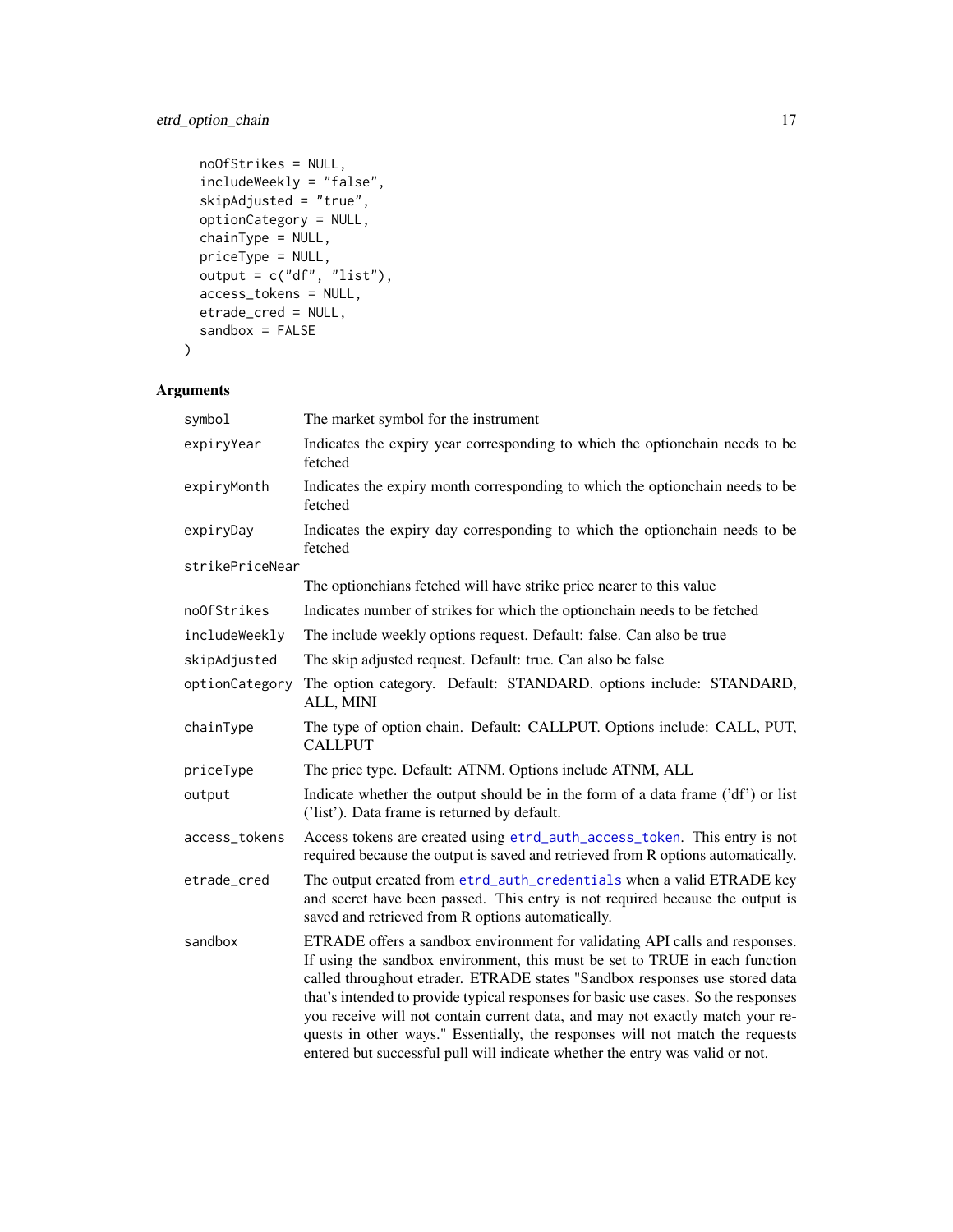a list or data frame of options chains

## Examples

## Not run:

```
# Get SPY Expirations
etrd_option_chain('SPY')
```
## End(Not run)

etrd\_option\_expiration

*Option Expiration Dates*

## Description

Returns a list or data frame of dates suitable for structuring an option table display. The dates are used to group option data (returned by the option chains method) for a specified underlier, creating a table display.

#### Usage

```
etrd_option_expiration(
  symbol = "SPY",
  output = c("df", "list"),access_tokens = NULL,
  etrade_cred = NULL,
  sandbox = FALSE
\mathcal{L}
```

| symbol        | The symbol in the request                                                                                                                                                                                   |
|---------------|-------------------------------------------------------------------------------------------------------------------------------------------------------------------------------------------------------------|
| output        | Indicate whether the output should be in the form of a data frame ('df') or list<br>('list'). Data frame is returned by default.                                                                            |
| access_tokens | Access tokens are created using etrd_auth_access_token. This entry is not<br>required because the output is saved and retrieved from R options automatically.                                               |
| etrade_cred   | The output created from etrd_auth_credentials when a valid ETRADE key<br>and secret have been passed. This entry is not required because the output is<br>saved and retrieved from R options automatically. |

<span id="page-17-0"></span>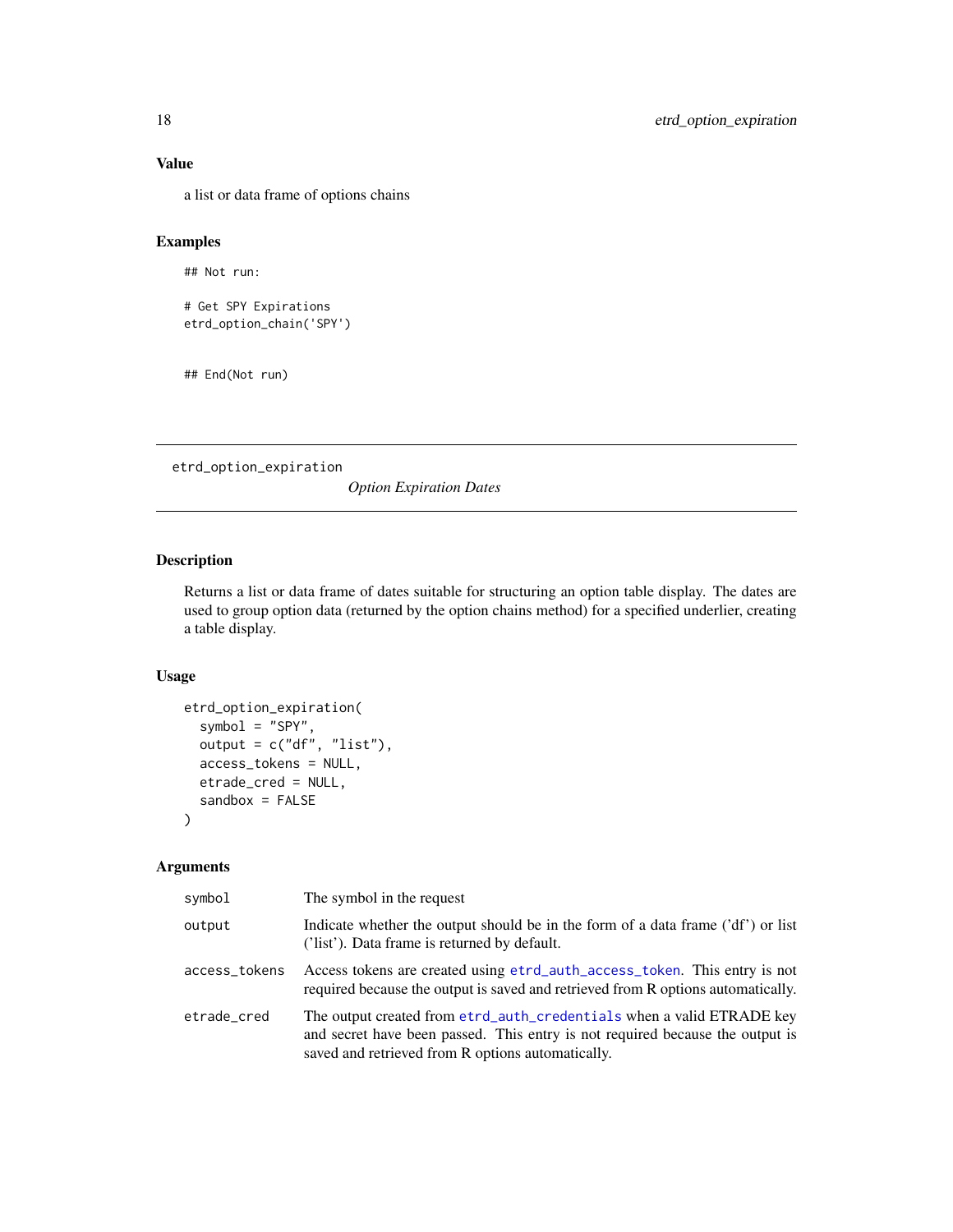<span id="page-18-0"></span>sandbox ETRADE offers a sandbox environment for validating API calls and responses. If using the sandbox environment, this must be set to TRUE in each function called throughout etrader. ETRADE states "Sandbox responses use stored data that's intended to provide typical responses for basic use cases. So the responses you receive will not contain current data, and may not exactly match your requests in other ways." Essentially, the responses will not match the requests entered but successful pull will indicate whether the entry was valid or not.

#### Value

a data frame of expiration dates for the symbol requested

#### Examples

```
## Not run:
# Get SPY Expirations
etrd_option_expiration('SPY')
```
## End(Not run)

etrd\_order\_history *ETrade order-related information*

#### **Description**

Provides the order details for a selected brokerage account based on the search criteria provided.

#### Usage

```
etrd_order_history(
  account,
  count = 100,
  status = NULL,
  fromDate = Sys.Date() - 30,toDate = Sys.Date(),
  symbol1 = NULL,securityType = NULL,
  transactionType = NULL,
  marketSession = NULL,
  output = c("df", "list"),access_tokens = NULL,
  etrade_cred = NULL,
  sandbox = FALSE
)
```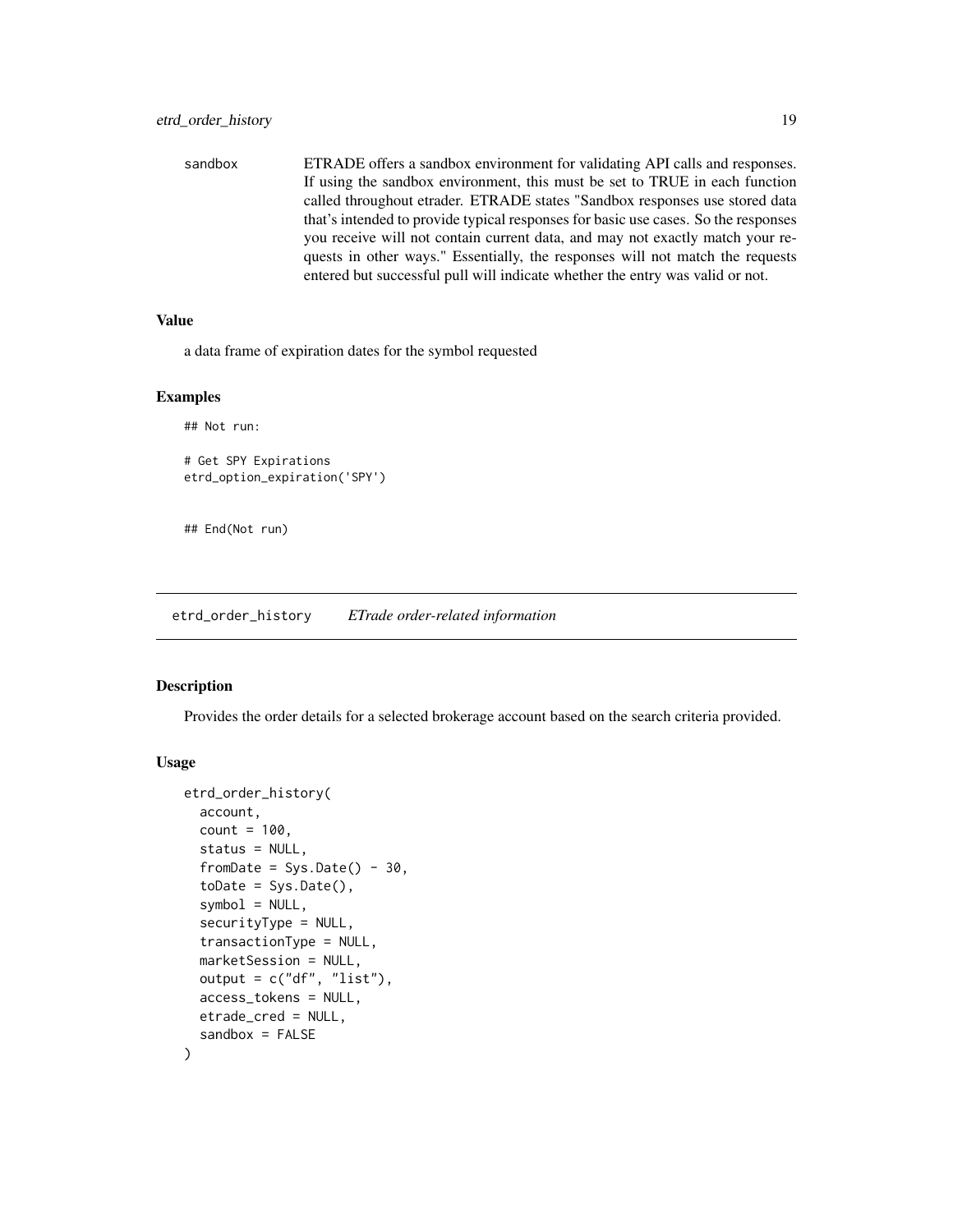# <span id="page-19-0"></span>Arguments

| account         | The account ID key, not the account ID associated with the specific account.<br>Use etrd_account_list to identify the proper account id key.                                                                                                                                                                                                                                                                                                                                                                                                                                       |
|-----------------|------------------------------------------------------------------------------------------------------------------------------------------------------------------------------------------------------------------------------------------------------------------------------------------------------------------------------------------------------------------------------------------------------------------------------------------------------------------------------------------------------------------------------------------------------------------------------------|
| count           | Number of orders to return with a max of 100                                                                                                                                                                                                                                                                                                                                                                                                                                                                                                                                       |
| status          | a valid status: OPEN, EXECUTED, CANCELLED, INDIVIDUAL FILLS, CAN-<br>CEL_REQUESTED, EXPIRED, REJECTED, PARTIAL, DO_NOT_EXERCISE,<br>DONE_TRADE_EXECUTED                                                                                                                                                                                                                                                                                                                                                                                                                            |
| fromDate        | a date object for the start of the filter                                                                                                                                                                                                                                                                                                                                                                                                                                                                                                                                          |
| toDate          | a data object for the end of the filter                                                                                                                                                                                                                                                                                                                                                                                                                                                                                                                                            |
| symbol          | a specific symbol to filter for                                                                                                                                                                                                                                                                                                                                                                                                                                                                                                                                                    |
| securityType    | a valid security type: EQ, OPTN, MF, MMF                                                                                                                                                                                                                                                                                                                                                                                                                                                                                                                                           |
| transactionType |                                                                                                                                                                                                                                                                                                                                                                                                                                                                                                                                                                                    |
|                 | a valid transaction type: ATNM, BUY, SELL, SELL_SHORT, BUY_TO_COVER,<br>MF EXCHANGE                                                                                                                                                                                                                                                                                                                                                                                                                                                                                                |
| marketSession   | REGULAR, EXTENDED                                                                                                                                                                                                                                                                                                                                                                                                                                                                                                                                                                  |
| output          | Indicate whether the output should be in the form of a data frame ('df') or list<br>('list'). Data frame is returned by default.                                                                                                                                                                                                                                                                                                                                                                                                                                                   |
| access_tokens   | Access tokens are created using etrd_auth_access_token. This entry is not<br>required because the output is saved and retrieved from R options automatically.                                                                                                                                                                                                                                                                                                                                                                                                                      |
| etrade_cred     | The output created from etrd_auth_credentials when a valid ETRADE key<br>and secret have been passed. This entry is not required because the output is<br>saved and retrieved from R options automatically.                                                                                                                                                                                                                                                                                                                                                                        |
| sandbox         | ETRADE offers a sandbox environment for validating API calls and responses.<br>If using the sandbox environment, this must be set to TRUE in each function<br>called throughout etrader. ETRADE states "Sandbox responses use stored data<br>that's intended to provide typical responses for basic use cases. So the responses<br>you receive will not contain current data, and may not exactly match your re-<br>quests in other ways." Essentially, the responses will not match the requests<br>entered but successful pull will indicate whether the entry was valid or not. |

#### Value

a list or df of orders

# Examples

## Not run:

```
# Search for mutual fund buys over the last month
account_id = etrd_account_list()$accountIdKey[1]
etrd_order_history(account_id, transactionType = 'BUY', securityType = 'mf',
               status = 'EXECUTED', fromDate = Sys.Date()-30, toDate = Sys.Date())
```
## End(Not run)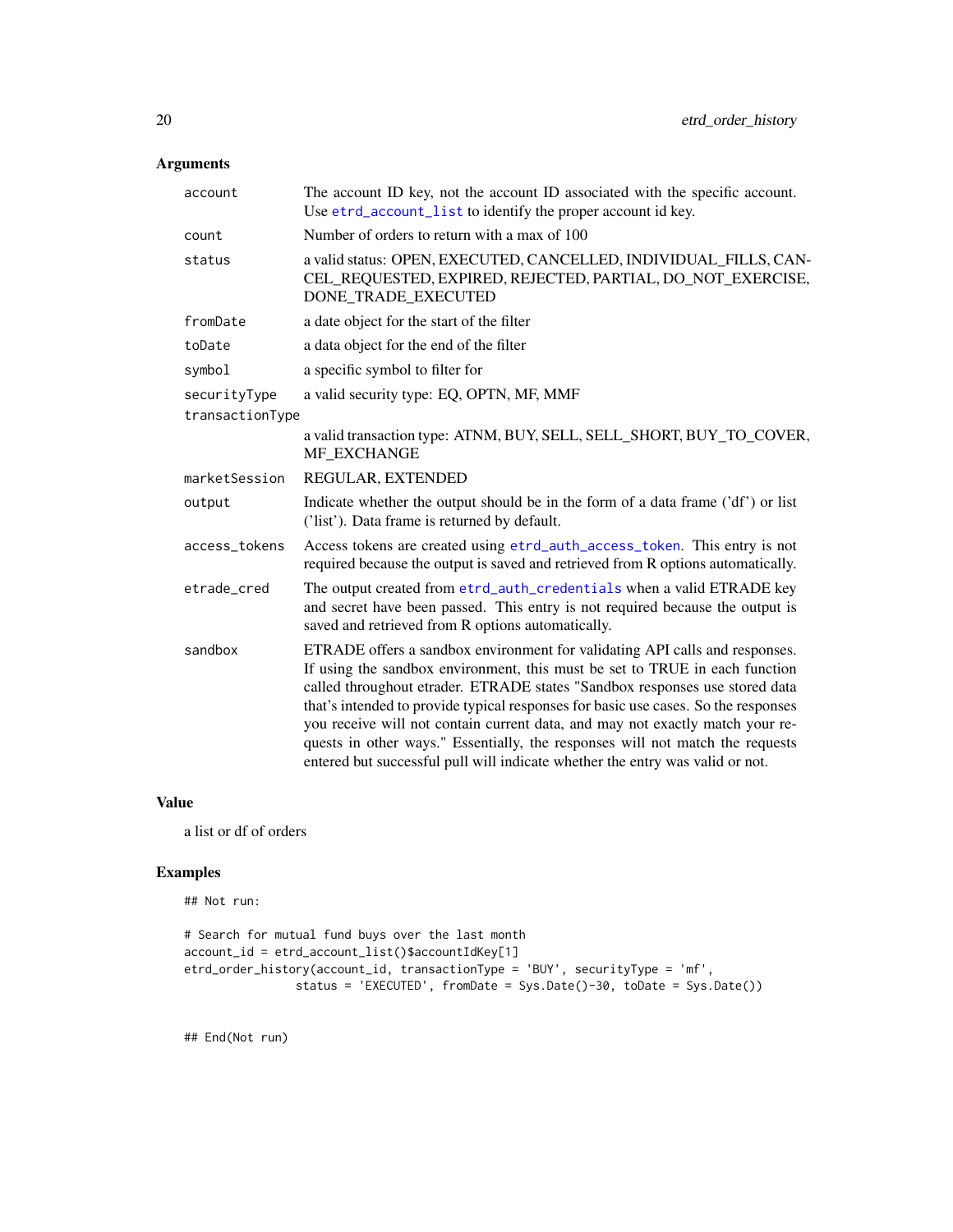## <span id="page-20-0"></span>Description

Execute an equity order on the ETrade platform for the selected account. Users are given the option to preview the order before submitting.

## Usage

```
etrd_place_eq_order(
  account,
  symbol,
  quantity,
  orderAction,
 priceType,
  stopPrice = "",
  limitPrice = "",
  stopLimitPrice = "",
  quantityType = "quantity",
 orderTerm = "good_for_day",
  marketSession = "regular",
  allOrNone = "false",
 previewOrder = "df",
 etrade_cred = NULL,
  access_tokens = NULL,
  sandbox = FALSE
)
```

| account     | The account ID key, not the account ID associated with the specific account.<br>Use etrd_account_list to identify the proper account id key.                                           |
|-------------|----------------------------------------------------------------------------------------------------------------------------------------------------------------------------------------|
| symbol      | The market symbol for the security being bought or sold                                                                                                                                |
| quantity    | The number of shares to buy or sell                                                                                                                                                    |
| orderAction | The action that the broker is requested to perform: BUY, SELL, BUY_TO_COVER,<br><b>SELL SHORT</b>                                                                                      |
| priceType   | The type of pricing: MARKET, LIMIT, STOP, STOP_LIMIT, TRAILING_STOP_CNST,<br>TRAILING STOP PRCT, MARKET ON OPEN, MARKET ON CLOSE, LIMIT ON OPEN,<br>LIMIT ON CLOSE                     |
| stopPrice   | The designated boundary price for a stop order. For trailing stop orders this will<br>represent the dollar amount or percentage trailing value. Enter percentages as<br>whole numbers. |
| limitPrice  | The highest price at which to buy or the lowest price at which to sell if specified<br>in a limit order                                                                                |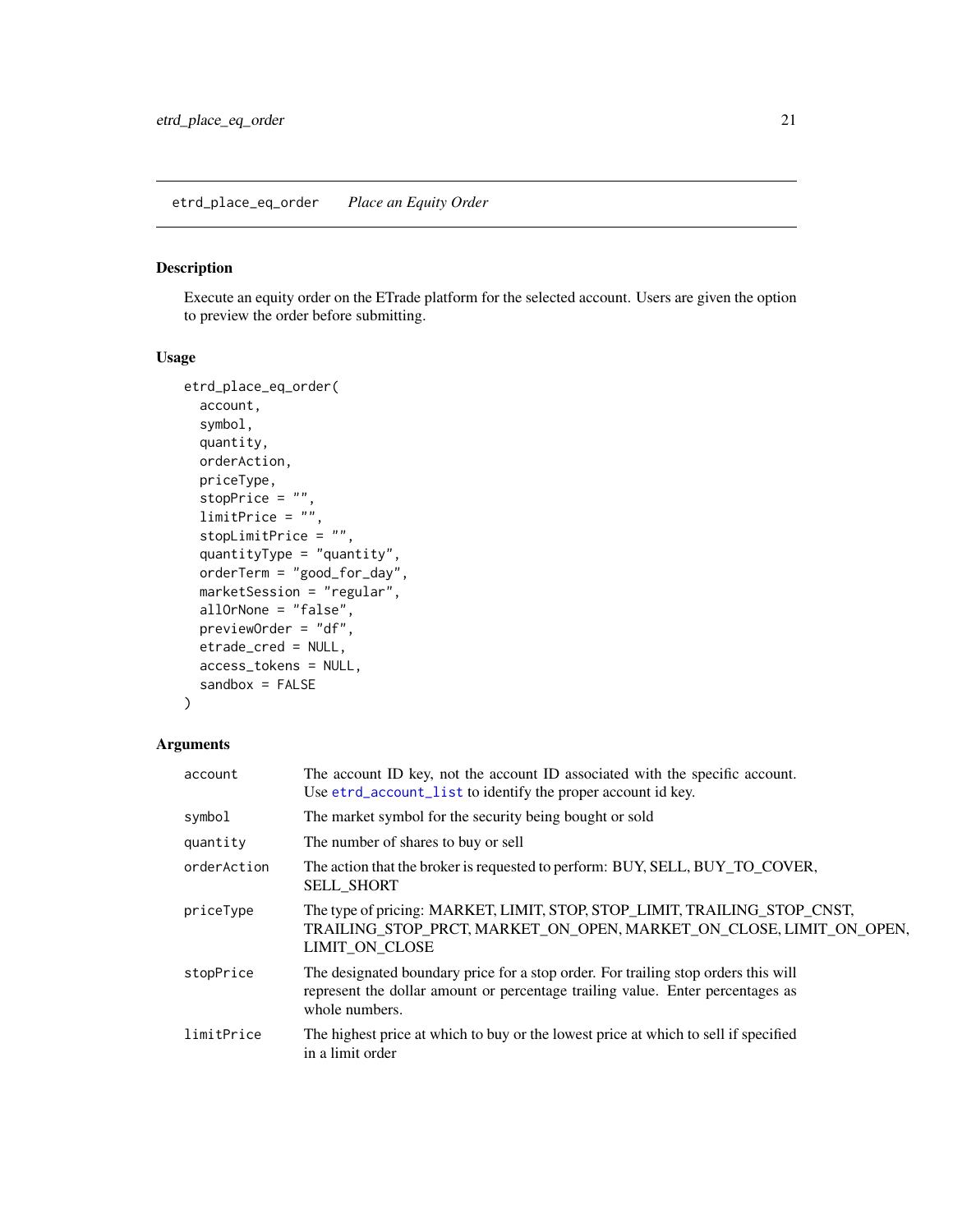<span id="page-21-0"></span>

|               | stopLimitPrice The designated boundary price for a stop-limit order                                                                                                                                                                                                                                                                                                                                                                                                                                                                                                                |
|---------------|------------------------------------------------------------------------------------------------------------------------------------------------------------------------------------------------------------------------------------------------------------------------------------------------------------------------------------------------------------------------------------------------------------------------------------------------------------------------------------------------------------------------------------------------------------------------------------|
| quantityType  | The type of the quantity - QUANTITY, DOLLAR, ALL_I_OWN (note: DOL-<br>LAR is not yet an option)                                                                                                                                                                                                                                                                                                                                                                                                                                                                                    |
| orderTerm     | The term for which the order is in effect: GOOD_UNTIL_CANCEL, GOOD_FOR_DAY,<br>IMMEDIATE_OR_CANCEL, FILL_OR_KILL                                                                                                                                                                                                                                                                                                                                                                                                                                                                   |
| marketSession | The session in which the order will be placed: REGULAR, EXTENDED                                                                                                                                                                                                                                                                                                                                                                                                                                                                                                                   |
| allOrNone     | If TRUE, the transactions specified in the order must be executed all at once or<br>not at all; default is FALSE                                                                                                                                                                                                                                                                                                                                                                                                                                                                   |
| previewOrder  | Elect to preview the order before submitting. Options are: 'df', 'json', or 'none'<br>for an instant order entry. In a non interactive environment will default to 'none'.<br>This also indicates how the order output is shown. json will return the output as<br>a list, otherwise it will return as a dataframe                                                                                                                                                                                                                                                                 |
| etrade cred   | The output created from etrd_auth_credentials when a valid ETRADE key<br>and secret have been passed. This entry is not required because the output is<br>saved and retrieved from R options automatically.                                                                                                                                                                                                                                                                                                                                                                        |
| access tokens | Access tokens are created using etrd_auth_access_token. This entry is not<br>required because the output is saved and retrieved from R options automatically.                                                                                                                                                                                                                                                                                                                                                                                                                      |
| sandbox       | ETRADE offers a sandbox environment for validating API calls and responses.<br>If using the sandbox environment, this must be set to TRUE in each function<br>called throughout etrader. ETRADE states "Sandbox responses use stored data<br>that's intended to provide typical responses for basic use cases. So the responses<br>you receive will not contain current data, and may not exactly match your re-<br>quests in other ways." Essentially, the responses will not match the requests<br>entered but successful pull will indicate whether the entry was valid or not. |

A list or data frame of the order entry details

## Warning

TRADES THAT ARE SUCCESSFULLY ENTERED WILL BE SENT FOR EXECUTION. THIS FUNCTION HAS HUNDREDS OF POTENTIAL COMBINATIONS AND ONLY A HANDFUL HAVE BEEN TESTED. IT IS STRONGLY RECOMMENDED TO TEST THE DESIRED ORDER USING THE SANDBOX ENVIRONMENT. PLEASE NOTE THE SANDBOX ENVIRONMENT WILL NOT RETURN THE ORDER ENTERED, IT IS USED FOR CONFIRMING THE OR-DER ENTRY HAS CORRECT SYNTAX. ORDERS CAN ALSO BE TESTED IN OFF MARKET HOURS ON A VERY SMALL QUANTITY WITH LITTLE MONEY AT STAKE. ANOTHER OPTION IS TO USE LIMIT ORDERS FAR FROM THE CURRENT PRICE. ETRADE HAS THEIR OWN ERROR HANDLING BUT IF A SUCCESSFUL COMBINATION IS ENTERED IT COULD BE EXECUTED UNINTENTIONALLY. DOUBLE CHECK ALL ENTRIES BEFORE SUBMITTING.

# Examples

## Not run: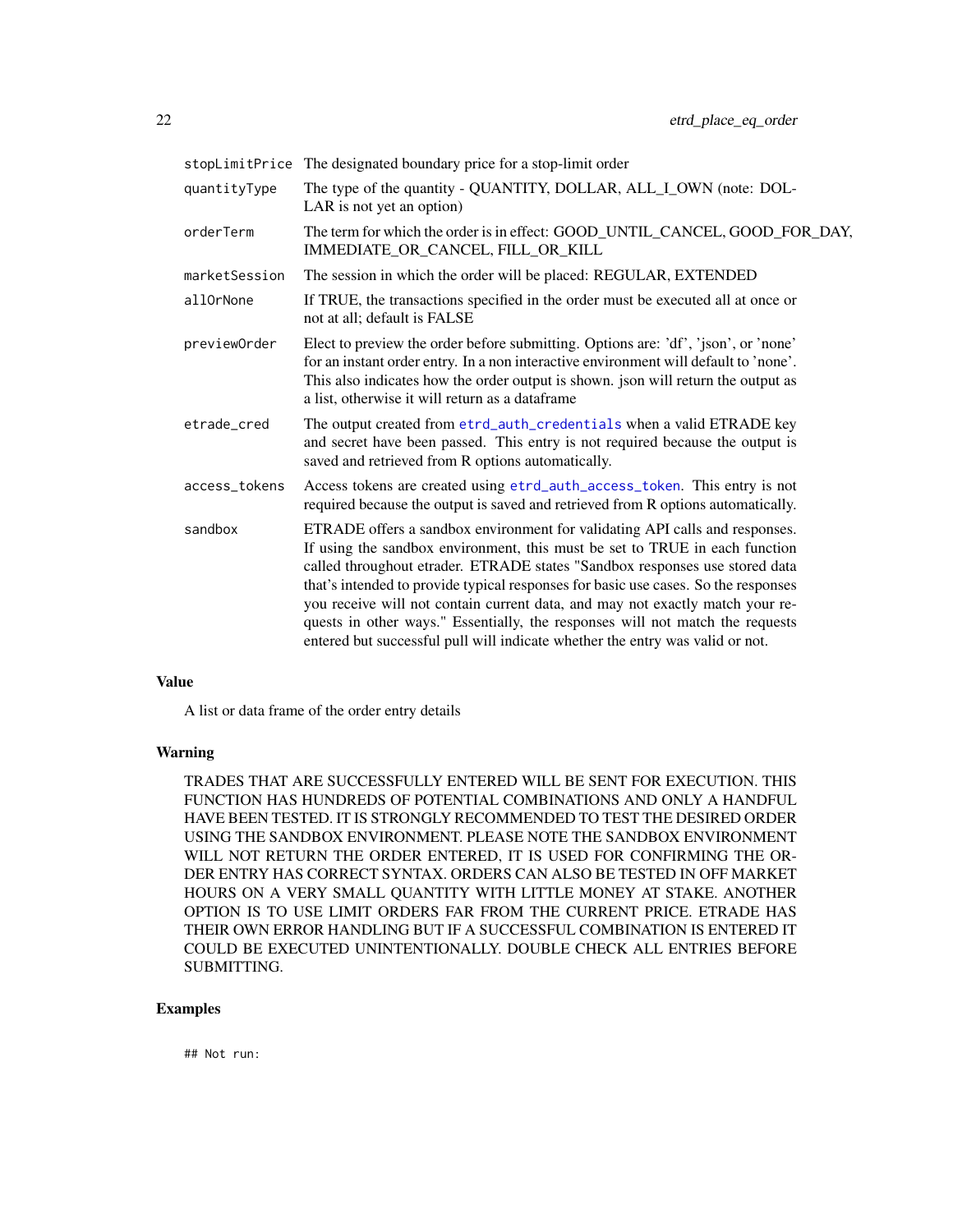```
# Place Equity Limit order
acts = etrd_account_list()
account = acts$accountIdKey[1]
etrd_place_eq_order(account = account,
                   symbol = 'PSLV',
                    quantity = 1,
                    orderAction = 'buy',
                    priceType = 'limit',
                    limitPrice = 8,
                    previewOrder = 'df')
```
## End(Not run)

etrd\_place\_mf\_order *Place a Mutual Fund Order*

## Description

Submit a mutual fund order on the ETrade platform for the selected account. Users are given the option to preview the order before submitting. Mutual fund orders must be received before 4pm or will be executed the following day.

## Usage

```
etrd_place_mf_order(
  account,
  symbol,
  quantity,
  mfTransaction,
  reInvestOption = "REINVEST",
  quantityType = "DOLLAR",
  previewOrder = "df",
  etrade_cred = NULL,
  access_tokens = NULL,
  sandbox = FALSE
```
 $\mathcal{L}$ 

| account       | The account ID key, not the account ID associated with the specific account.<br>Use etrd_account_list to identify the proper account id key. |
|---------------|----------------------------------------------------------------------------------------------------------------------------------------------|
| symbol        | The market symbol for the security being bought or sold                                                                                      |
| quantity      | The amount of the investment in either DOLLARS or SHARES depending on<br>the input for quantity Type                                         |
| mfTransaction | The transaction for the mutual fund order. Options: BUY, SELL                                                                                |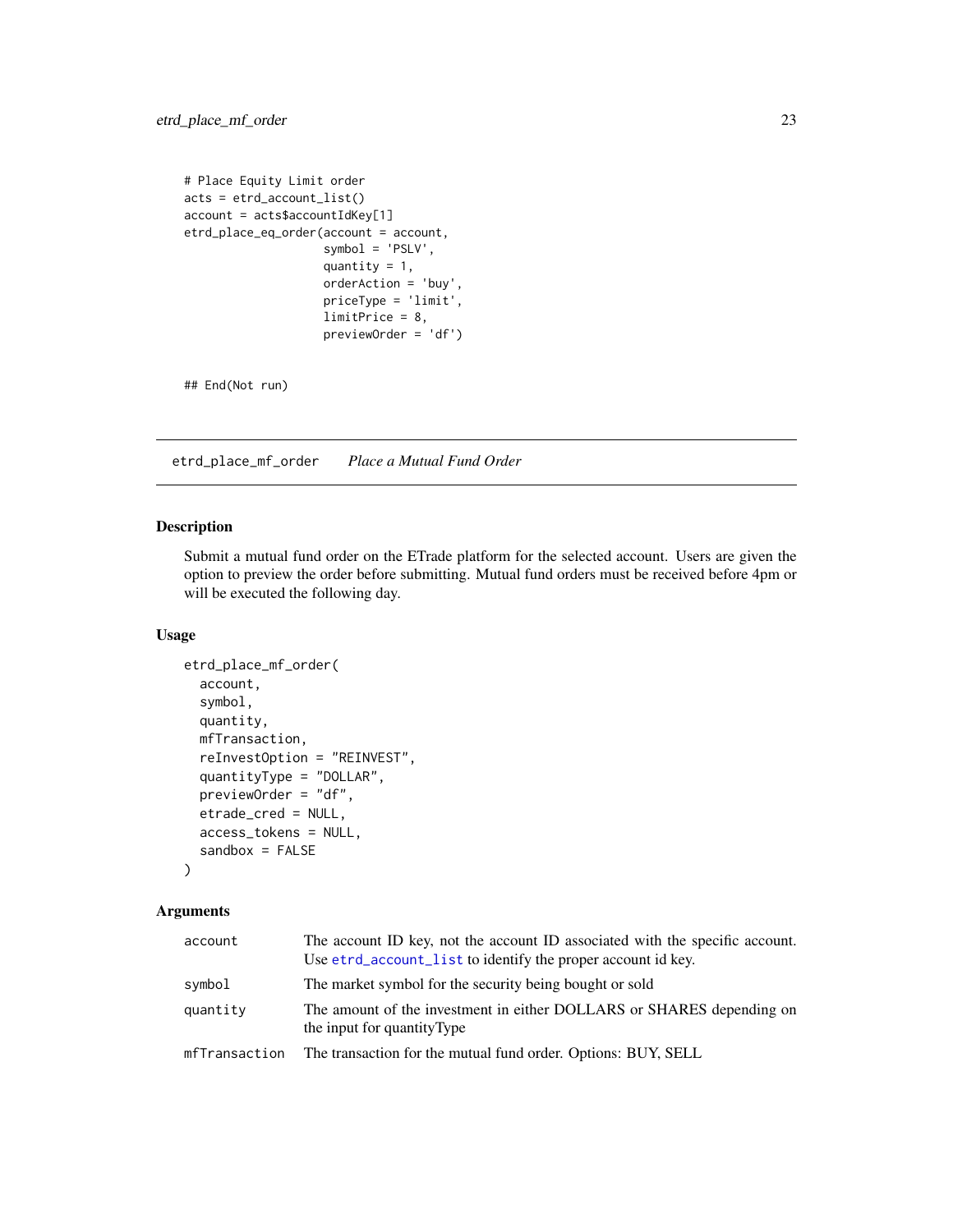<span id="page-23-0"></span>

|               | reInvestOption Indicator flag to specify whether to reinvest profit on mutual funds. Options:<br>REINVEST, DEPOSIT, CURRENT_HOLDING                                                                                                                                                                                                                                                                                                                                                                                                                                                |
|---------------|------------------------------------------------------------------------------------------------------------------------------------------------------------------------------------------------------------------------------------------------------------------------------------------------------------------------------------------------------------------------------------------------------------------------------------------------------------------------------------------------------------------------------------------------------------------------------------|
| quantityType  | The type of the quantity - QUANTITY, DOLLAR, ALL_I_OWN (note: DOL-<br>LAR is not yet an option)                                                                                                                                                                                                                                                                                                                                                                                                                                                                                    |
| previewOrder  | Elect to preview the order before submitting. Options are: 'df', 'json', or 'none'<br>for an instant order entry. In a non interactive environment will default to 'none'.<br>This also indicates how the order output is shown. json will return the output as<br>a list, otherwise it will return as a dataframe                                                                                                                                                                                                                                                                 |
| etrade_cred   | The output created from etrd_auth_credentials when a valid ETRADE key<br>and secret have been passed. This entry is not required because the output is<br>saved and retrieved from R options automatically.                                                                                                                                                                                                                                                                                                                                                                        |
| access_tokens | Access tokens are created using etrd_auth_access_token. This entry is not<br>required because the output is saved and retrieved from R options automatically.                                                                                                                                                                                                                                                                                                                                                                                                                      |
| sandbox       | ETRADE offers a sandbox environment for validating API calls and responses.<br>If using the sandbox environment, this must be set to TRUE in each function<br>called throughout etrader. ETRADE states "Sandbox responses use stored data<br>that's intended to provide typical responses for basic use cases. So the responses<br>you receive will not contain current data, and may not exactly match your re-<br>quests in other ways." Essentially, the responses will not match the requests<br>entered but successful pull will indicate whether the entry was valid or not. |

A list or data frame of the order entry details

#### Warning

TRADES THAT ARE SUCCESSFULLY ENTERED WILL BE SENT FOR EXECUTION. THIS FUNCTION HAS HUNDREDS OF POTENTIAL COMBINATIONS AND ONLY A HANDFUL HAVE BEEN TESTED. IT IS STRONGLY RECOMMENDED TO TEST THE DESIRED ORDER USING THE SANDBOX ENVIRONMENT. PLEASE NOTE THE SANDBOX ENVIRONMENT WILL NOT RETURN THE ORDER ENTERED, IT IS USED FOR CONFIRMING THE OR-DER ENTRY HAS CORRECT SYNTAX. ORDERS CAN ALSO BE TESTED IN OFF MARKET HOURS ON A VERY SMALL QUANTITY WITH LITTLE MONEY AT STAKE. ETRADE HAS THEIR OWN ERROR HANDLING BUT IF A SUCCESSFUL COMBINATION IS ENTERED IT COULD BE EXECUTED UNINTENTIONALLY. DOUBLE CHECK ALL ENTRIES BEFORE SUBMITTING.

## Examples

## Not run:

```
# Place Mutual Fund Buy order for $10
acts = etrd_account_list()
account = actssaccountIdKey[1]etrd_place_mf_order(account = account,
                    symbol = 'SWTSX',
                    quantityType = 'DOLLAR',
```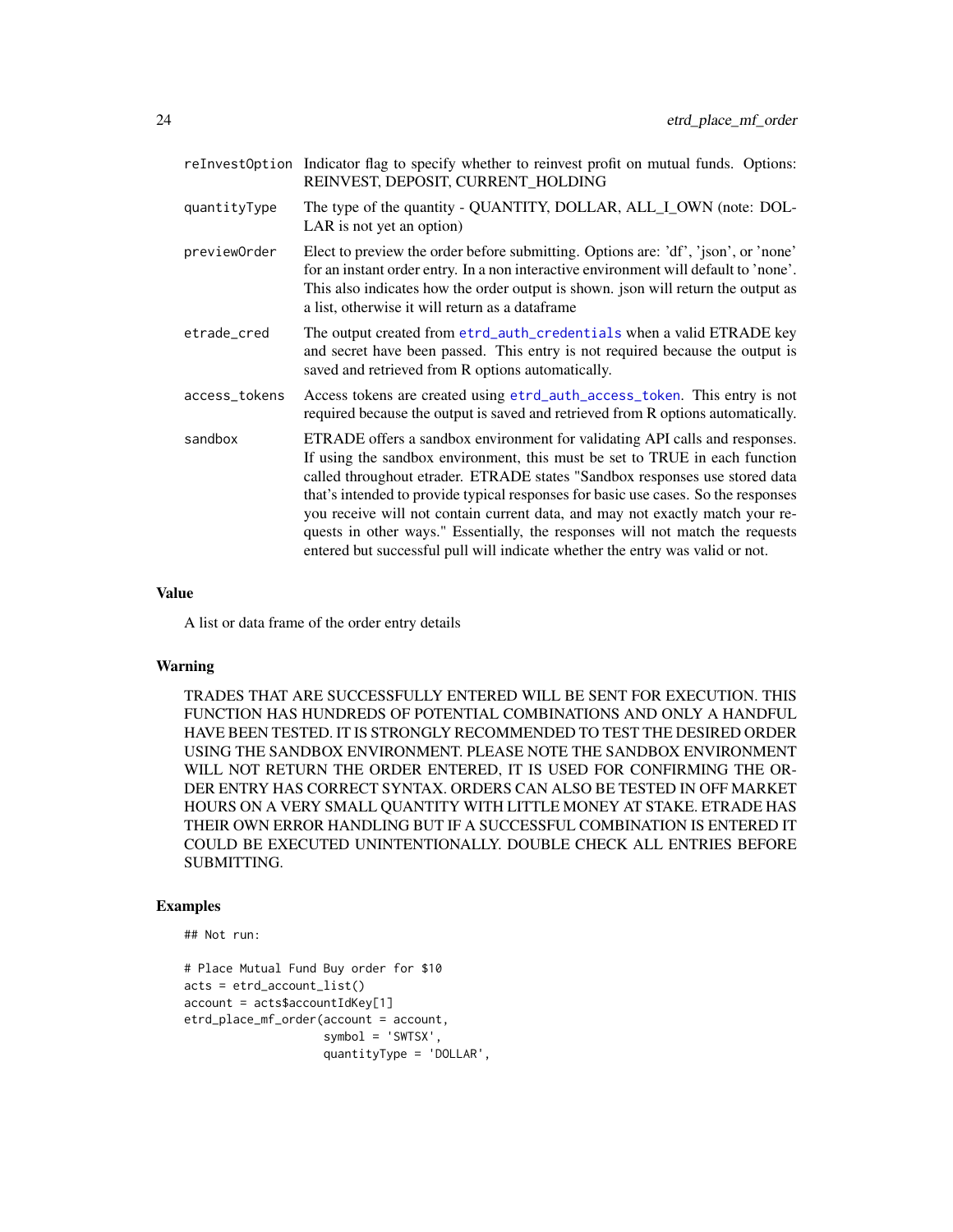```
quantity = 10,
mfTransaction = 'buy',
reInvestOption = 'reinvest',
previewOrder = 'df')
```
<span id="page-24-0"></span>## End(Not run)

etrd\_place\_optn\_order *Place an Option Order*

#### Description

Execute an option order on the ETrade platform for the selected account. Users are given the option to preview the order before submitting. Note: ETrade offers significantly more complex order structures than what is offered in this function. See the [ETrade documentation](https://apisb.etrade.com/docs/api/order/api-order-v1.html) for more details on submitting complex option strategies.

#### Usage

```
etrd_place_optn_order(
  account,
  symbol,
 callPut,
  expiryYear,
  expiryMonth,
  expiryDay,
  strikePrice,
  quantity,
  orderAction,
  priceType,
  stopPrice = "",
  limitPrice = "",
  stopLimitPrice = "",
  quantityType = "quantity",
  orderTerm = "good_for_day",
 marketSession = "regular",
  allOrNone = "false",
 previewOrder = "df",
 etrade_cred = NULL,
  access_tokens = NULL,
  sandbox = FALSE\lambda
```
#### Arguments

account The account ID key, not the account ID associated with the specific account. Use [etrd\\_account\\_list](#page-2-1) to identify the proper account id key.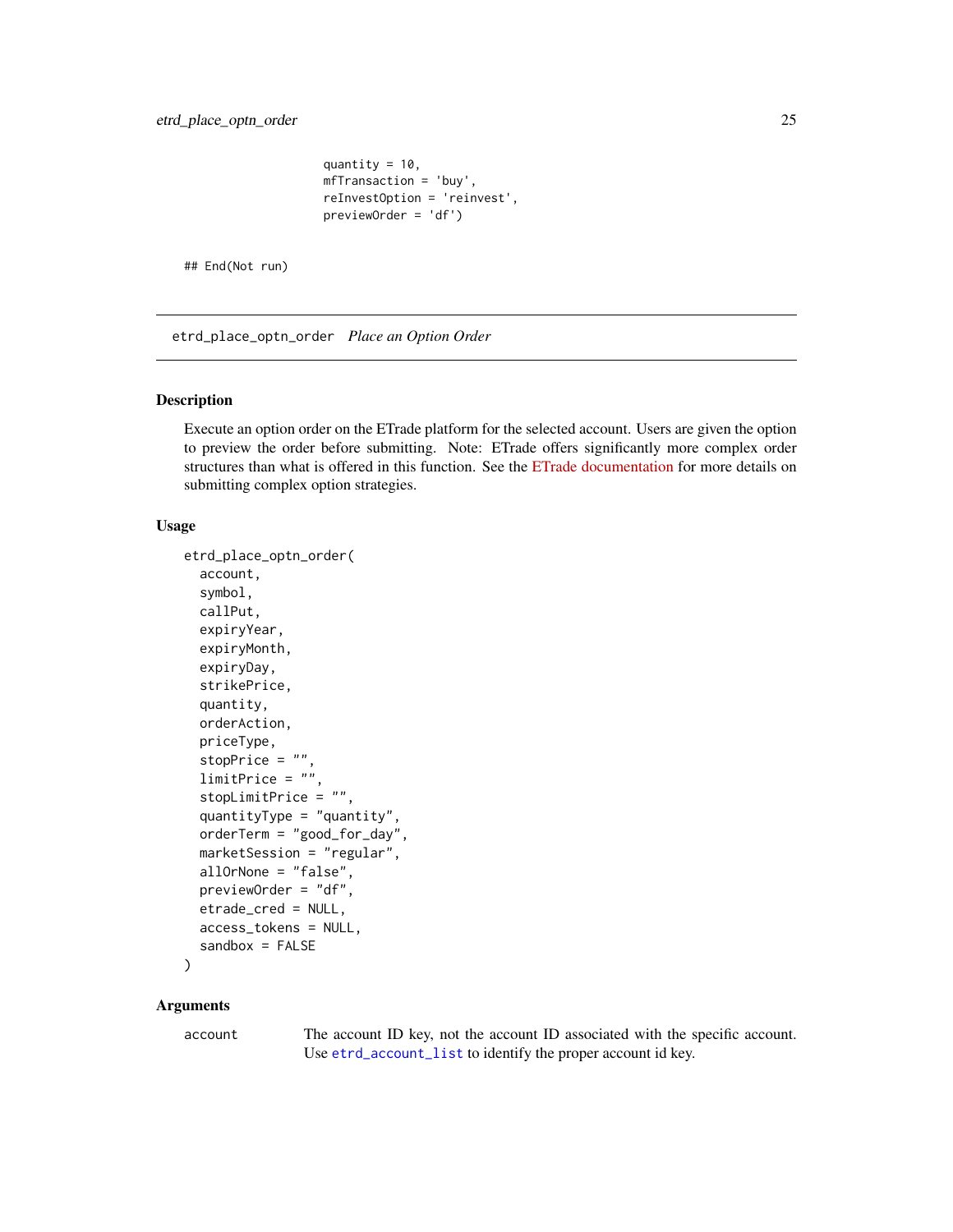<span id="page-25-0"></span>

| symbol        | The market symbol for the security being bought or sold                                                                                                                                                                                                                                                                                                                                                                                                                                                                                                                            |
|---------------|------------------------------------------------------------------------------------------------------------------------------------------------------------------------------------------------------------------------------------------------------------------------------------------------------------------------------------------------------------------------------------------------------------------------------------------------------------------------------------------------------------------------------------------------------------------------------------|
| callPut       | The option type: CALL, PUT                                                                                                                                                                                                                                                                                                                                                                                                                                                                                                                                                         |
| expiryYear    | The four-digit year the option will expire                                                                                                                                                                                                                                                                                                                                                                                                                                                                                                                                         |
| expiryMonth   | The month $(1-12)$ the option will expire                                                                                                                                                                                                                                                                                                                                                                                                                                                                                                                                          |
| expiryDay     | The day $(1-31)$ the option will expire                                                                                                                                                                                                                                                                                                                                                                                                                                                                                                                                            |
| strikePrice   | The strike price for the option                                                                                                                                                                                                                                                                                                                                                                                                                                                                                                                                                    |
| quantity      | The number of shares to buy or sell                                                                                                                                                                                                                                                                                                                                                                                                                                                                                                                                                |
| orderAction   | The action that the broker is requested to perform: BUY_OPEN, BUY_CLOSE,<br>SELL_OPEN, SELL_CLOSE                                                                                                                                                                                                                                                                                                                                                                                                                                                                                  |
| priceType     | The type of pricing: MARKET, LIMIT, STOP, STOP_LIMIT, TRAILING_STOP_CNST,<br>TRAILING_STOP_PRCT, MARKET_ON_OPEN, MARKET_ON_CLOSE, LIMIT_ON_OPEN,<br>LIMIT_ON_CLOSE                                                                                                                                                                                                                                                                                                                                                                                                                 |
| stopPrice     | The designated boundary price for a stop order. For trailing stop orders this will<br>represent the dollar amount or percentage trailing value. Enter percentages as<br>whole numbers.                                                                                                                                                                                                                                                                                                                                                                                             |
| limitPrice    | The highest price at which to buy or the lowest price at which to sell if specified<br>in a limit order                                                                                                                                                                                                                                                                                                                                                                                                                                                                            |
|               | stopLimitPrice The designated boundary price for a stop-limit order                                                                                                                                                                                                                                                                                                                                                                                                                                                                                                                |
| quantityType  | The type of the quantity - QUANTITY, DOLLAR, ALL_I_OWN (note: DOL-<br>LAR is not yet an option)                                                                                                                                                                                                                                                                                                                                                                                                                                                                                    |
| orderTerm     | The term for which the order is in effect: GOOD_UNTIL_CANCEL, GOOD_FOR_DAY,<br>IMMEDIATE_OR_CANCEL, FILL_OR_KILL                                                                                                                                                                                                                                                                                                                                                                                                                                                                   |
| marketSession | The session in which the order will be placed: REGULAR, EXTENDED                                                                                                                                                                                                                                                                                                                                                                                                                                                                                                                   |
| allOrNone     | If TRUE, the transactions specified in the order must be executed all at once or<br>not at all; default is FALSE                                                                                                                                                                                                                                                                                                                                                                                                                                                                   |
| previewOrder  | Elect to preview the order before submitting. Options are: 'df', 'json', or 'none'<br>for an instant order entry. In a non interactive environment will default to 'none'.<br>This also indicates how the order output is shown. json will return the output as<br>a list, otherwise it will return as a dataframe                                                                                                                                                                                                                                                                 |
| etrade_cred   | The output created from etrd_auth_credentials when a valid ETRADE key<br>and secret have been passed. This entry is not required because the output is<br>saved and retrieved from R options automatically.                                                                                                                                                                                                                                                                                                                                                                        |
| access_tokens | Access tokens are created using etrd_auth_access_token. This entry is not<br>required because the output is saved and retrieved from R options automatically.                                                                                                                                                                                                                                                                                                                                                                                                                      |
| sandbox       | ETRADE offers a sandbox environment for validating API calls and responses.<br>If using the sandbox environment, this must be set to TRUE in each function<br>called throughout etrader. ETRADE states "Sandbox responses use stored data<br>that's intended to provide typical responses for basic use cases. So the responses<br>you receive will not contain current data, and may not exactly match your re-<br>quests in other ways." Essentially, the responses will not match the requests<br>entered but successful pull will indicate whether the entry was valid or not. |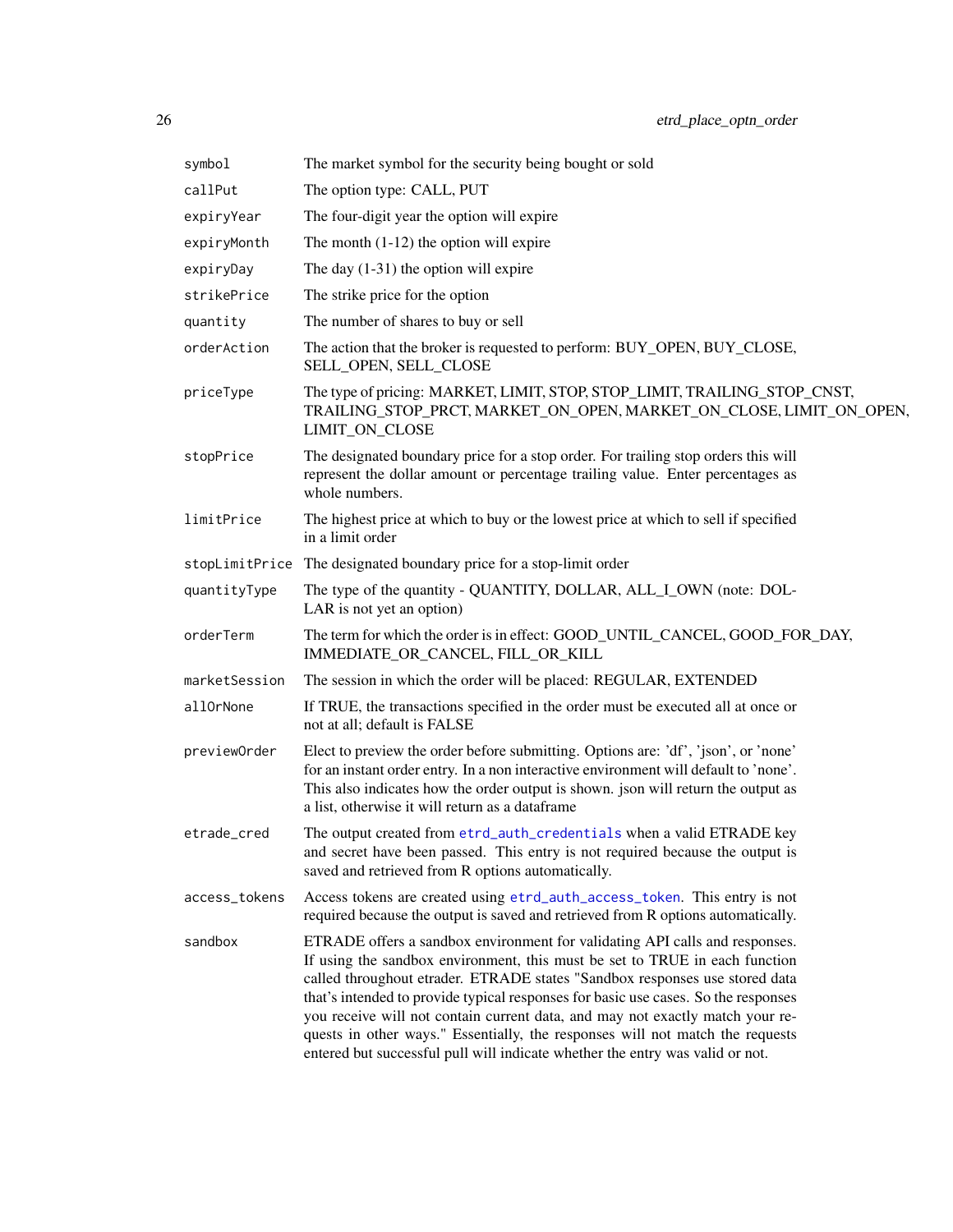<span id="page-26-0"></span>A list or data frame of the order entry details

#### Warning

TRADES THAT ARE SUCCESSFULLY ENTERED WILL BE SENT FOR EXECUTION. THIS FUNCTION HAS HUNDREDS OF POTENTIAL COMBINATIONS AND ONLY A HANDFUL HAVE BEEN TESTED. IT IS STRONGLY RECOMMENDED TO TEST THE DESIRED ORDER USING THE SANDBOX ENVIRONMENT. PLEASE NOTE THE SANDBOX ENVIRONMENT WILL NOT RETURN THE ORDER ENTERED, IT IS USED FOR CONFIRMING THE OR-DER ENTRY HAS CORRECT SYNTAX. ORDERS CAN ALSO BE TESTED IN OFF MARKET HOURS ON A VERY SMALL QUANTITY WITH LITTLE MONEY AT STAKE. ANOTHER OPTION IS TO USE LIMIT ORDERS FAR FROM THE CURRENT PRICE. ETRADE HAS THEIR OWN ERROR HANDLING BUT IF A SUCCESSFUL COMBINATION IS ENTERED IT COULD BE EXECUTED UNINTENTIONALLY. DOUBLE CHECK ALL ENTRIES BEFORE SUBMITTING.

#### Examples

```
## Not run:
```

```
# Place Option Buy_to_open order
acts = etrd_account_list()
account = actsaccountIdKey[1]etrd_place_optn_order(account = account,
                      symbol = 'FB',
                      callPut = 'call',
                      expiryYear = '2018',
                      expiryMonth = '12',
                      expiryDay = '21',
                      strikePrice = '140',
                      quantity = 1,
                      orderAction = 'BUY_OPEN',
                      priceType = 'market',
                      previewOrder = 'df')
```
## End(Not run)

etrd\_product\_search *Product Search*

#### Description

Returns a list of securities of a specified type (e.g., equity stock) based on a full or partial match of any part of the company name. For instance, a search for "jones" returns a list of securities associated with "Jones Soda Co", "Stella Jones Inc", and many others. The list contains the company name, the exchange that lists the security, the security type, and the symbol, for up to 10 matches.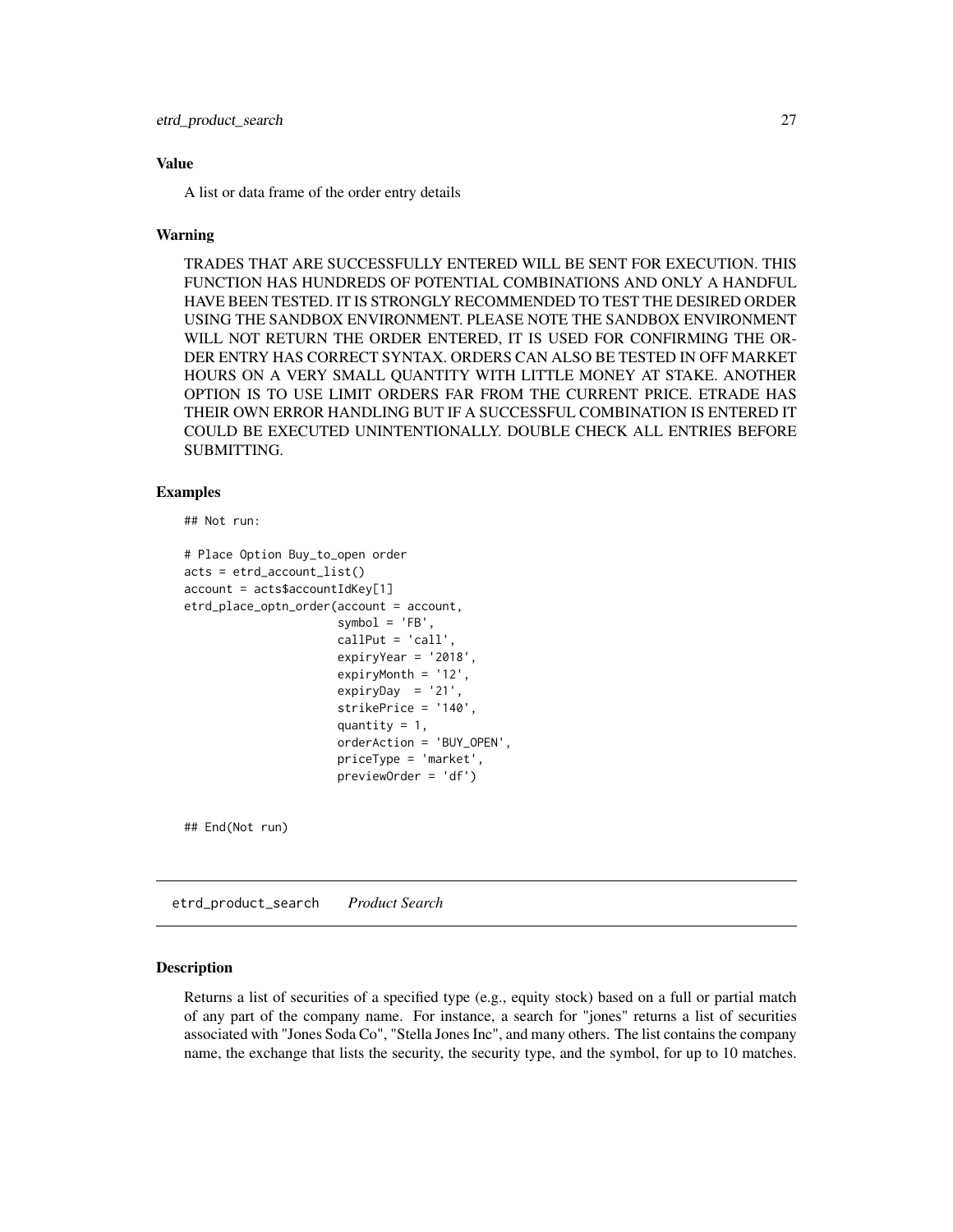The result may include some unexpected matches, because the search includes more than just the display version of the company name. For instance, searching on "etrade" returns securities for "E TRADE" - notice the space in the name. This API is for searching on the company name, not a security symbol. It's commonly used to look up a symbol based on the company name, e.g., "What is the symbol for Google stock?". To look up company information based on a symbol, or to find detailed information on a security, use the quote API.

### Usage

```
etrd_product_search(
  search = "tech",access_tokens = NULL,
  etrade_cred = NULL,
  sandbox = FALSE
\mathcal{L}
```
#### Arguments

| search        | The search request                                                                                                                                                                                                                                                                                                                                                                                                                                                                                                                                                                 |
|---------------|------------------------------------------------------------------------------------------------------------------------------------------------------------------------------------------------------------------------------------------------------------------------------------------------------------------------------------------------------------------------------------------------------------------------------------------------------------------------------------------------------------------------------------------------------------------------------------|
| access_tokens | Access tokens are created using etrd_auth_access_token. This entry is not<br>required because the output is saved and retrieved from R options automatically.                                                                                                                                                                                                                                                                                                                                                                                                                      |
| etrade_cred   | The output created from etrd_auth_credentials when a valid ETRADE key<br>and secret have been passed. This entry is not required because the output is<br>saved and retrieved from R options automatically.                                                                                                                                                                                                                                                                                                                                                                        |
| sandbox       | ETRADE offers a sandbox environment for validating API calls and responses.<br>If using the sandbox environment, this must be set to TRUE in each function<br>called throughout etrader. ETRADE states "Sandbox responses use stored data<br>that's intended to provide typical responses for basic use cases. So the responses<br>you receive will not contain current data, and may not exactly match your re-<br>quests in other ways." Essentially, the responses will not match the requests<br>entered but successful pull will indicate whether the entry was valid or not. |

#### Value

a Data frame of the search results

## Examples

```
## Not run:
```

```
# search for tech firms
etrd_product_search('tech')
```
## End(Not run)

<span id="page-27-0"></span>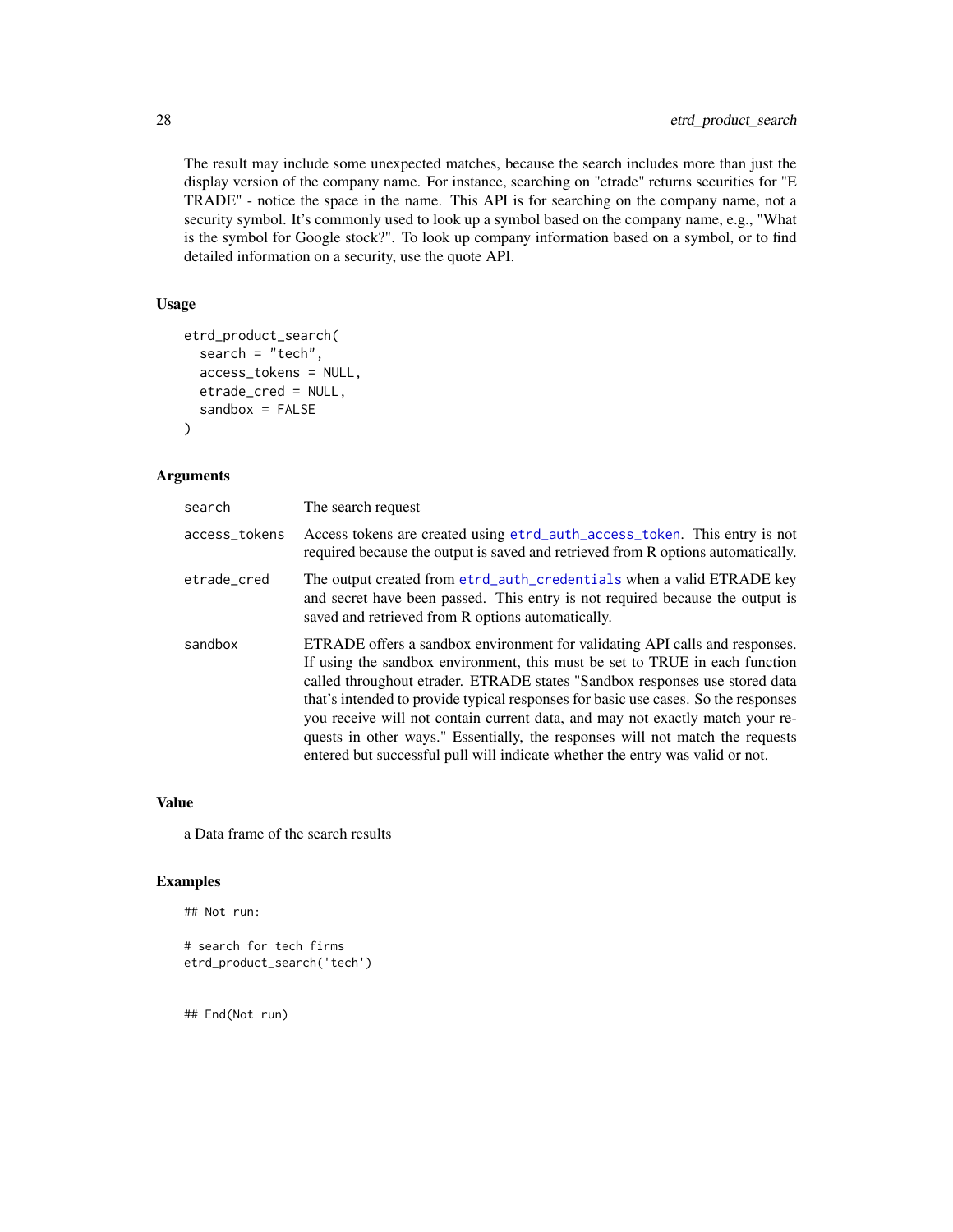<span id="page-28-1"></span><span id="page-28-0"></span>etrd\_transactions *ETrade Transaction Search*

#### Description

Provides the transactions for a selected brokerage account based on the search criteria provided.

# Usage

```
etrd_transactions(
  account,
 count = 50,
  fromDate = Sys.DataFrame() - 30,toDate = Sys.Date(),
 output = c("df", "list"),access_tokens = NULL,
 etrade_cred = NULL,
  sandbox = FALSE)
```
## Arguments

| account       | The account ID key, not the account ID associated with the specific account.<br>Use etrd_account_list to identify the proper account id key.                                                                                                                                                                                                                                                                                                                                                                                                                                       |
|---------------|------------------------------------------------------------------------------------------------------------------------------------------------------------------------------------------------------------------------------------------------------------------------------------------------------------------------------------------------------------------------------------------------------------------------------------------------------------------------------------------------------------------------------------------------------------------------------------|
| count         | Number of transactions to return in the response with a max of 50. If not speci-<br>fied, defaults to 50.                                                                                                                                                                                                                                                                                                                                                                                                                                                                          |
| fromDate      | a date object for the start of the filter                                                                                                                                                                                                                                                                                                                                                                                                                                                                                                                                          |
| toDate        | a data object for the end of the filter                                                                                                                                                                                                                                                                                                                                                                                                                                                                                                                                            |
| output        | Indicate whether the output should be in the form of a data frame ('df') or list<br>('list'). Data frame is returned by default.                                                                                                                                                                                                                                                                                                                                                                                                                                                   |
| access_tokens | Access tokens are created using etrd_auth_access_token. This entry is not<br>required because the output is saved and retrieved from R options automatically.                                                                                                                                                                                                                                                                                                                                                                                                                      |
| etrade_cred   | The output created from etrd_auth_credentials when a valid ETRADE key<br>and secret have been passed. This entry is not required because the output is<br>saved and retrieved from R options automatically.                                                                                                                                                                                                                                                                                                                                                                        |
| sandbox       | ETRADE offers a sandbox environment for validating API calls and responses.<br>If using the sandbox environment, this must be set to TRUE in each function<br>called throughout etrader. ETRADE states "Sandbox responses use stored data<br>that's intended to provide typical responses for basic use cases. So the responses<br>you receive will not contain current data, and may not exactly match your re-<br>quests in other ways." Essentially, the responses will not match the requests<br>entered but successful pull will indicate whether the entry was valid or not. |

#### Value

a list or df of transactions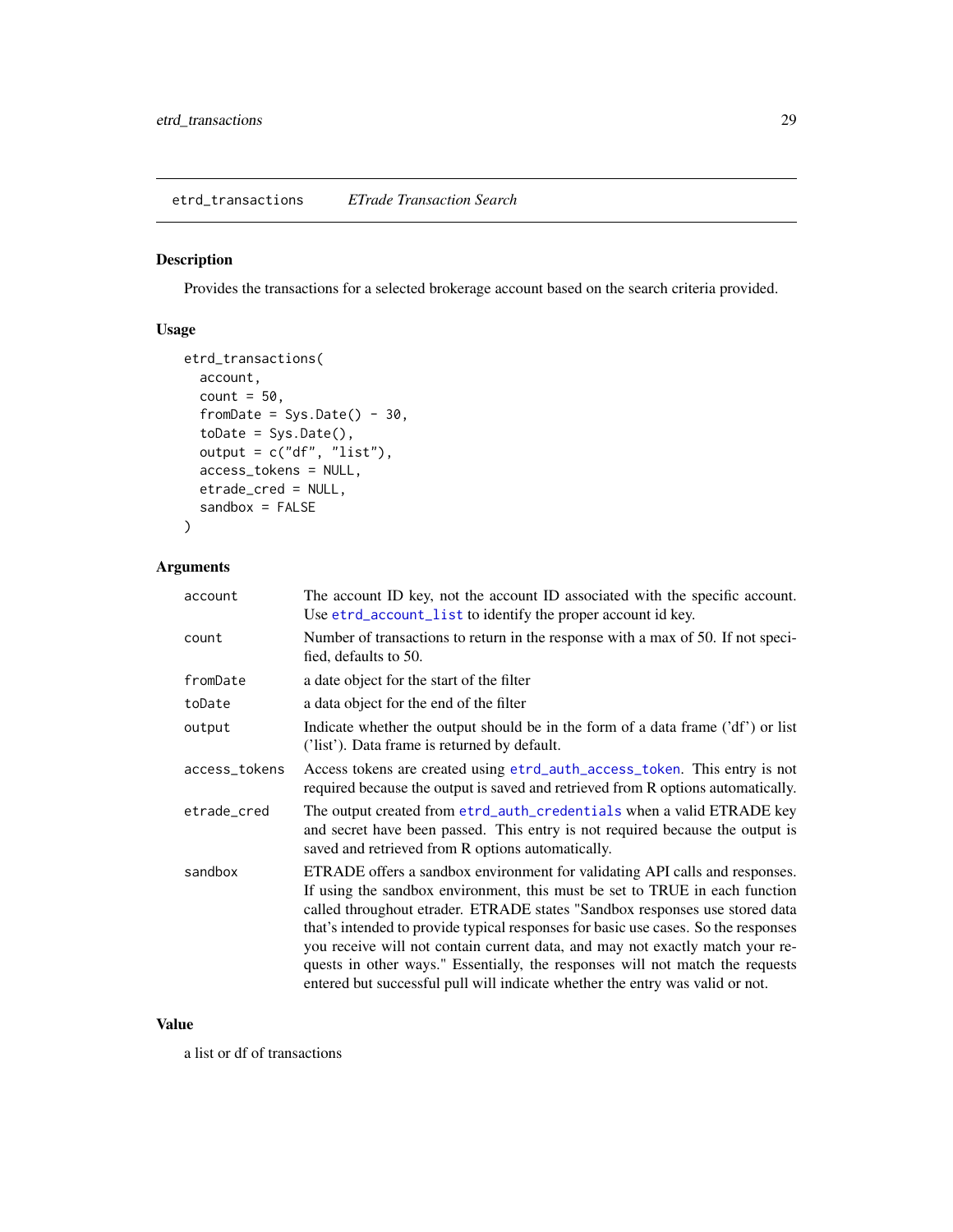# Examples

## Not run:

```
# Search for mutual fund buys over the last month
account_id = etrd_account_list()$accountIdKey[1]
etrd_transactions(account_id, fromDate = Sys.Date()-30, toDate = Sys.Date())
```
## End(Not run)

etrd\_transaction\_detail

*ETrade Transaction Details*

## Description

Get transaction details for the specified transaction

#### Usage

```
etrd_transaction_detail(
  account,
  transactionId,
  output = c("df", "list"),access_tokens = NULL,
  etrade_cred = NULL,
  sandbox = FALSE\mathcal{L}
```

| account       | The account ID key, not the account ID associated with the specific account.<br>Use etrd_account_list to identify the proper account id key.                                                                                                                                                                                                                                                                                                                                                                                                                                       |
|---------------|------------------------------------------------------------------------------------------------------------------------------------------------------------------------------------------------------------------------------------------------------------------------------------------------------------------------------------------------------------------------------------------------------------------------------------------------------------------------------------------------------------------------------------------------------------------------------------|
| transactionId | A transaction id that comes from etrd_transactions                                                                                                                                                                                                                                                                                                                                                                                                                                                                                                                                 |
| output        | Indicate whether the output should be in the form of a data frame ('df') or list<br>('list'). Data frame is returned by default.                                                                                                                                                                                                                                                                                                                                                                                                                                                   |
| access_tokens | Access tokens are created using etrd_auth_access_token. This entry is not<br>required because the output is saved and retrieved from R options automatically.                                                                                                                                                                                                                                                                                                                                                                                                                      |
| etrade cred   | The output created from etrd_auth_credentials when a valid ETRADE key<br>and secret have been passed. This entry is not required because the output is<br>saved and retrieved from R options automatically.                                                                                                                                                                                                                                                                                                                                                                        |
| sandbox       | ETRADE offers a sandbox environment for validating API calls and responses.<br>If using the sandbox environment, this must be set to TRUE in each function<br>called throughout etrader. ETRADE states "Sandbox responses use stored data<br>that's intended to provide typical responses for basic use cases. So the responses<br>you receive will not contain current data, and may not exactly match your re-<br>quests in other ways." Essentially, the responses will not match the requests<br>entered but successful pull will indicate whether the entry was valid or not. |

<span id="page-29-0"></span>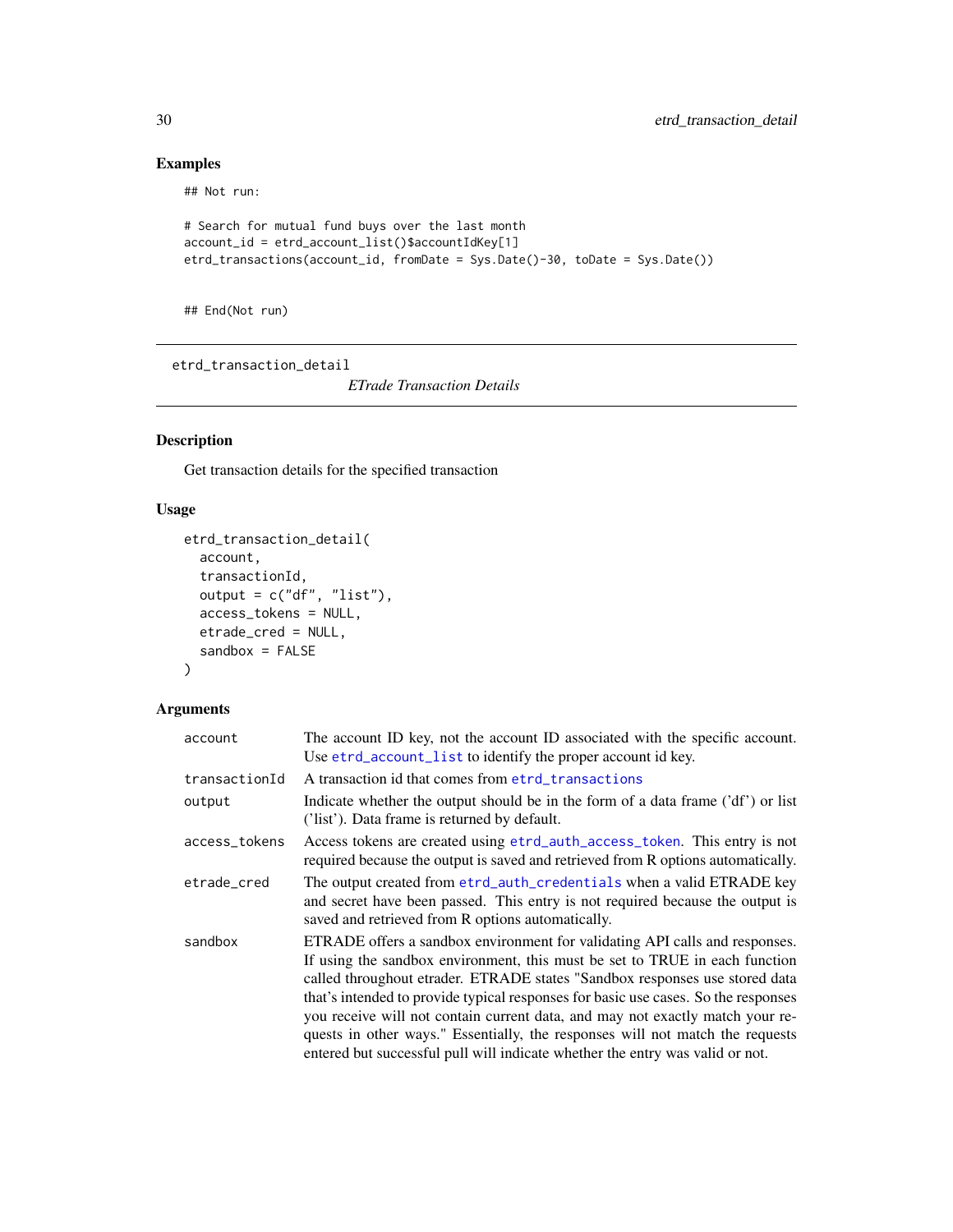a list or data frame of transaction details

## Examples

## Not run:

```
# Search for mutual fund buys over the last month
account_id = etrd_account_list()$accountIdKey[1]
transID = etrd_transactions(account_id)$transactionId[1]
etrd_transaction_detail(account_id, transID)
```
## End(Not run)